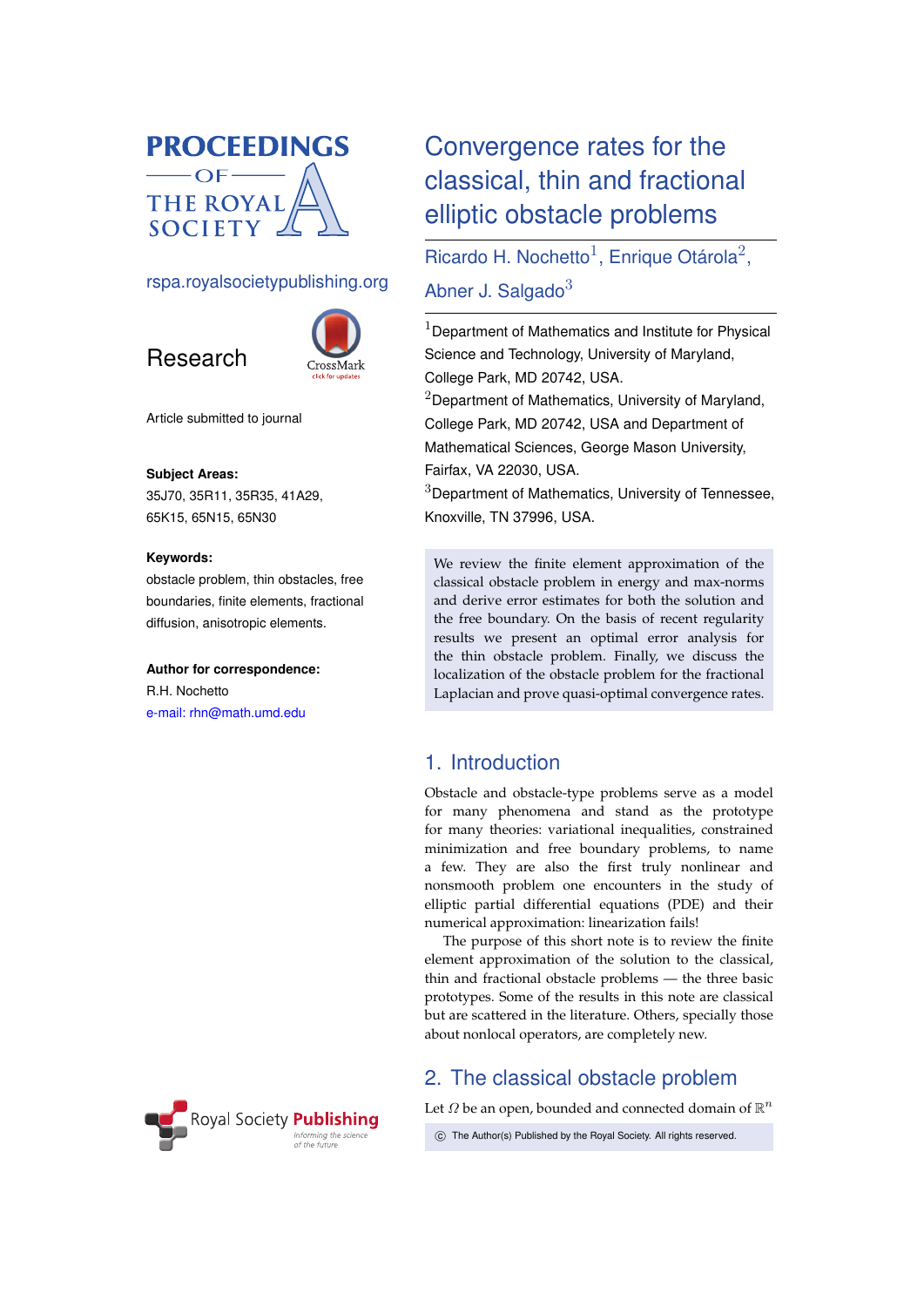with boundary  $\partial\Omega.$  Let  $f\in H^{-1}(\Omega)$  and  $\psi\in H^1(\Omega)\cap C^0(\bar \Omega)$  satisfying  $\psi\leq 0$  on  $\partial\Omega.$  We consider the following classical elliptic obstacle problem: Find

<span id="page-1-0"></span>
$$
u \in \mathcal{K} : \qquad (\nabla u, \nabla (u - v)) \le \langle f, u - v \rangle \qquad \forall v \in \mathcal{K}, \tag{2.1}
$$

where  $K$  denotes the convex set of admissible displacements

$$
\mathcal{K} = \{ v \in H_0^1(\Omega) : v \ge \psi \text{ a.e. in } \Omega \},\tag{2.2}
$$

 $(\cdot, \cdot)$  corresponds to the inner product in  $L^2(\Omega)$  and  $\langle \cdot, \cdot \rangle$  denotes the duality pairing between  $H^{-1}(\Omega)$  and  $H_0^1(\Omega)$ . It is known that under these conditions, [\(2.1\)](#page-1-0) has a unique solution  $u \in$  $H_0^1(\varOmega)$  and there exists a nonnegative Radon measure  $\mu$  such that

$$
\int_{\Omega} v \, \mathrm{d}\mu = (\nabla u, \nabla v) - \langle f, v \rangle \qquad \forall v \in H_0^1(\Omega),
$$

and  $\text{supp}(\mu) \subset \Lambda = \{x \in \Omega : u(x) = \psi(x)\}$ , where  $\Lambda$  is the so-called *coincidence* or *contact set*; see [\[15](#page-13-0)[,17](#page-13-1)[,22\]](#page-13-2) for details. In addition, if  $f \in L^2(\Omega)$  and  $\psi \in H^2(\Omega)$ , then  $u \in H^2(\Omega)$  provided  $\partial \Omega$ is  $C^{1,1}$  or  $\Omega$  is a convex polyhedron. In this case  $\mu$  is absolutely continuous with respect to Lebesgue measure  $d\mu = \lambda dx$  with  $0 \leq \lambda \in L^2(\Omega)$ . With these assumptions we can rewrite [\(2.1\)](#page-1-0) as a *complementarity system* [\[15,](#page-13-0)[17](#page-13-1)[,22\]](#page-13-2):

<span id="page-1-1"></span>
$$
\lambda = -\Delta u - f \ge 0, \quad u - \psi \ge 0, \quad (\Delta u + f)(u - \psi) = 0 \quad \text{a.e. in } \Omega. \tag{2.3}
$$

We define the *non-coincidence set*  $\Omega^{+} = \{x \in \Omega : u(x) > \psi(x)\}$  which, if u is continuous, is an open set, and the *free boundary*  $\Gamma = \partial \Omega^+ \cap \Omega$ .

We remark that for the obstacle problem [\(2.1\)](#page-1-0), the correspondence between the right hand side f and  $u$  is non-linear, non-differentiable, and most notably not one-to-one since a change of  $f$ within the contact set  $\Lambda$  may yield no change in  $u$ .

#### <span id="page-1-2"></span>(a) Finite element approximation

Let us now describe the discretization of problem [\(2.1\)](#page-1-0). To avoid technical difficulties let us assume that the boundary of  $\Omega$  is polyhedral. Let  $\mathcal{T} = \{T\}$  be a mesh of  $\Omega$  into cells T such that

$$
\bar{\varOmega} = \bigcup_{T \in \mathcal{T}} T, \qquad |\varOmega| = \sum_{T \in \mathcal{T}} |T|,
$$

where  $T \subset \mathbb{R}^n$  is a cell that is isoparametrically equivalent either to the unit cube  $[0,1]^n$  or the unit simplex in  $\mathbb{R}^n$ . The partition  $\mathscr{T}$  is assumed to be conforming or compatible, i.e., the intersection of any two cells T and  $T'$  in  $\mathscr T$  is either empty or a common lower dimensional cell. We denote by  $\mathbb T$  the collection of all conforming meshes, which are refinements of a common mesh  $\mathcal{F}_0$ , and are *shape regular*, i.e., there exists a constant  $\sigma > 1$  such that

$$
\max\{\sigma_T : T \in \mathcal{T}, \mathcal{T} \in \mathbb{T}\} \le \sigma,\tag{2.4}
$$

where  $\sigma_T = h_T / \rho_T$  is the shape coefficient of T. For simplicial elements,  $h_T = \text{diam}(T)$  and  $\rho_T$  is the diameter of the largest sphere inscribed in T; see [\[12\]](#page-13-3). For the definition of  $h_T$  and  $\rho_T$  in the case of cubes, we refer to [\[12\]](#page-13-3). The collection of meshes  $\mathbb T$  is *quasiuniform* if for all  $\mathscr T \in \mathbb T$  and all  $T, T' \in \mathcal{T}$  we have  $h_T \leq h_{T'} \leq h_T$ . In this case the *mesh size* is  $h_{\mathcal{T}} = \max\{h_T : T \in \mathcal{T}\}\$ .

Given a mesh  $\mathscr{T} \in \mathbb{T}$ , we define the following finite element space

$$
\mathbb{V}(\mathscr{T}) = \left\{ W \in C^0(\bar{\Omega}) : W|_{T} \in \mathcal{P}(T) \,\forall T \in \mathscr{T}, \, W|_{\partial \Omega} = 0 \right\} \subset H_0^1(\Omega),\tag{2.5}
$$

where if T is a simplex  $\mathcal{P}(T) = \mathbb{P}_1(T)$ , i.e., the set of polynomials of degree at most one, and if T is a cube,  $\mathcal{P}(T) = \mathbb{Q}_1(T)$ , that is, the set of polynomials of degree at most one in each variable.

Given a mesh  $\mathcal{T} \in \mathbb{T}$  and  $T \in \mathcal{T}$ , we denote by  $\mathcal{N}(T)$  the set of nodes of T. We then define  $N(\mathscr{T}) = \cup_{T \in \mathscr{T}} N(T)$  and  $\mathscr{X}(\mathscr{T}) = \mathscr{N}(\mathscr{T}) \cap \Omega$ . Any discrete function  $W \in \mathbb{V}(\mathscr{T})$  is characterized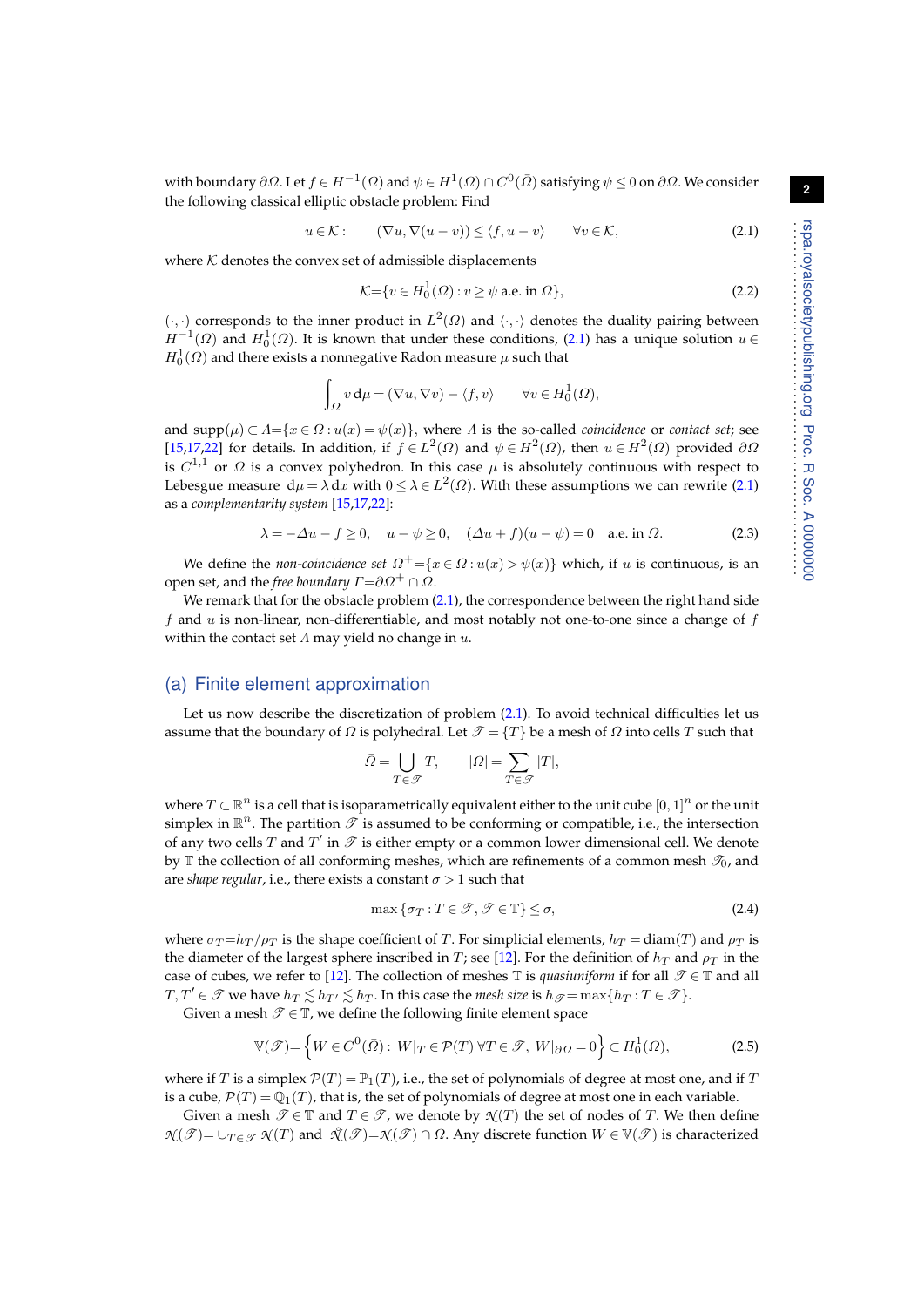by its nodal values on the set  $\mathcal{R}(\mathscr{T})$ :  $W=\sum_{z\in\mathcal{R}(\mathscr{T})}W(z)\phi_z$ , where  $\{\phi_z\}_{z\in\mathcal{R}(\mathscr{T})}$  is the canonical basis of  $\mathbb{V}(\mathscr{T})$ , that is  $\phi_z(\tilde{z}) = \delta_{z\tilde{z}}$  for  $z, \tilde{z} \in \mathcal{R}(\mathscr{T})$ .

The discrete admissible set  $K_{\mathcal{T}}$ , i.e., the discrete counterpart of  $K$ , is

<span id="page-2-0"></span>
$$
\mathcal{K}_{\mathcal{F}} = \{ W \in \mathbb{V}(\mathcal{F}) : W \ge I_{\mathcal{F}} \psi \text{ on } \Omega \},\tag{2.6}
$$

where  $I_{\mathscr{T}}$  is the Lagrange interpolation operator  $I_{\mathscr{T}}\psi=\sum_{z\in\mathring{\mathcal{N}}(\mathscr{T})}\psi(z)\phi_z$ . The set  $\mathcal{K}_{\mathscr{T}}$  is nonempty, convex, closed but in general is not a subset of  $K$ . The classical literature would refer then to this setting as a nonconforming approximation. The *discrete problem* reads: Find

<span id="page-2-1"></span>
$$
U_{\mathcal{F}} \in \mathcal{K}_{\mathcal{F}}: \qquad (\nabla U_{\mathcal{F}}, \nabla (U_{\mathcal{F}} - V)) \le (f, U_{\mathcal{F}} - V) \qquad \forall V \in \mathcal{K}_{\mathcal{F}}.
$$
 (2.7)

It is well known that the solution  $U_{\mathcal{T}} \in V(\mathcal{T})$  exists and is unique [\[5](#page-12-0)[,12\]](#page-13-3).

**Remark 2.8** (positivity preserving operator)**.** In [\(2.6\)](#page-2-0) the Lagrange interpolant can be replaced by the positivity preserving operator  $\mathcal{P}_{\mathcal{T}}:L^1(\varOmega)\to\mathbb{V}(\mathcal{T})$  of Chen and Nochetto [\[10\]](#page-13-4), which exhibits optimal approximation properties and preserves positivity, i.e.,  $w \ge 0$  implies  $P_{\mathcal{F}}w \ge 0$ . This allows us to weaken the regularity assumption on the obstacle to  $\psi\in H^1(\varOmega)$ ; see Remark [2.15.](#page-3-0)

**Remark 2.9** (discrete constraints)**.** Since the discrete unilateral constraint in [\(2.6\)](#page-2-0) is only enforced at the nodes of  $\mathcal{T}$ , its implementation is an easy task in practice. Alternative constraints such as  $W \ge \psi$  or  $W \ge \varrho_{\mathcal{F}} \psi$  simplify the error analysis but complicate the implementation.

**Remark 2.10** (efficient solvers). The solution  $U_{\mathcal{F}} \in V(\mathcal{F})$  of problem [\(2.7\)](#page-2-1) can be efficiently computed via monotone multigrid methods; see [\[9\]](#page-13-5) and the references therein.

## (b) A priori error analysis in the energy norm

We now derive optimal  $H^1$ -error estimates under the assumption of full regularity. We follow the seminal paper by Brezzi, Hager and Raviart [\[5\]](#page-12-0); see also [\[14\]](#page-13-6).

<span id="page-2-5"></span>**Theorem 2.11** ( $H^1$  error estimate). Let  $f \in L^2(\Omega)$  and  $\psi \in H^2(\Omega) \cap C^0(\bar{\Omega})$  with  $\psi \leq 0$  on  $\partial\Omega$ , and *let* Ω *be* C 1,1 *or a convex polygon. Then*

<span id="page-2-4"></span>
$$
\|\nabla(u - U_{\mathcal{F}})\|_{L^{2}(\Omega)} \lesssim h_{\mathcal{F}}(\|f\|_{L^{2}(\Omega)} + \|\psi\|_{H^{2}(\Omega)}).
$$
\n(2.12)

*Proof.* Notice, first of all, that the underlying assumptions imply that  $u \in H^2(\Omega) \cap H_0^1(\Omega)$ . Observe now that

<span id="page-2-2"></span>
$$
\|\nabla(u - U_{\mathscr{T}})\|_{L^{2}(\Omega)}^{2} = (\nabla(u - U_{\mathscr{T}}), \nabla(u - I_{\mathscr{T}}u)) + (\nabla(u - U_{\mathscr{T}}), \nabla(I_{\mathscr{T}}u - U_{\mathscr{T}}))
$$
(2.13)

and

$$
(\nabla(u - U_{\mathscr{T}}), \nabla(u - I_{\mathscr{T}}u)) \leq \frac{1}{2} ||\nabla(u - U_{\mathscr{T}})||_{L^2(\Omega)}^2 + \frac{1}{2} ||\nabla(u - I_{\mathscr{T}}u)||_{L^2(\Omega)}^2.
$$

Integrate by parts the second term in [\(2.13\)](#page-2-2) and set  $V = I_{\mathcal{I}} u \in \mathcal{K}_{\mathcal{I}}$  in [\(2.7\)](#page-2-1), to derive

$$
(\nabla(u - U_{\mathscr{T}}), \nabla(I_{\mathscr{T}}u - U_{\mathscr{T}})) \leq (-\Delta u - f, I_{\mathscr{T}}u - U_{\mathscr{T}}) = (\lambda, I_{\mathscr{T}}u - U_{\mathscr{T}}).
$$

We rewrite the right hand side of the term above as follows:

<span id="page-2-3"></span>
$$
(\lambda, I_{\mathscr{T}}u - U_{\mathscr{T}}) = (\lambda, I_{\mathscr{T}}(u - \psi) - (u - \psi)) + (\lambda, u - \psi) + (\lambda, I_{\mathscr{T}}\psi - U_{\mathscr{T}}). \tag{2.14}
$$

In view of the complementarity relation in [\(2.3\)](#page-1-1), we deduce that  $(\lambda, u - \psi) = 0$ . The fact that  $U_{\mathscr{T}} \geq$  $I_{\mathscr{F}}\psi$ , in conjunction with  $\lambda \geq 0$ , which also stems from [\(2.3\)](#page-1-1), implies  $(\lambda, I_{\mathscr{F}}\psi - U_{\mathscr{F}}) \leq 0$ . We can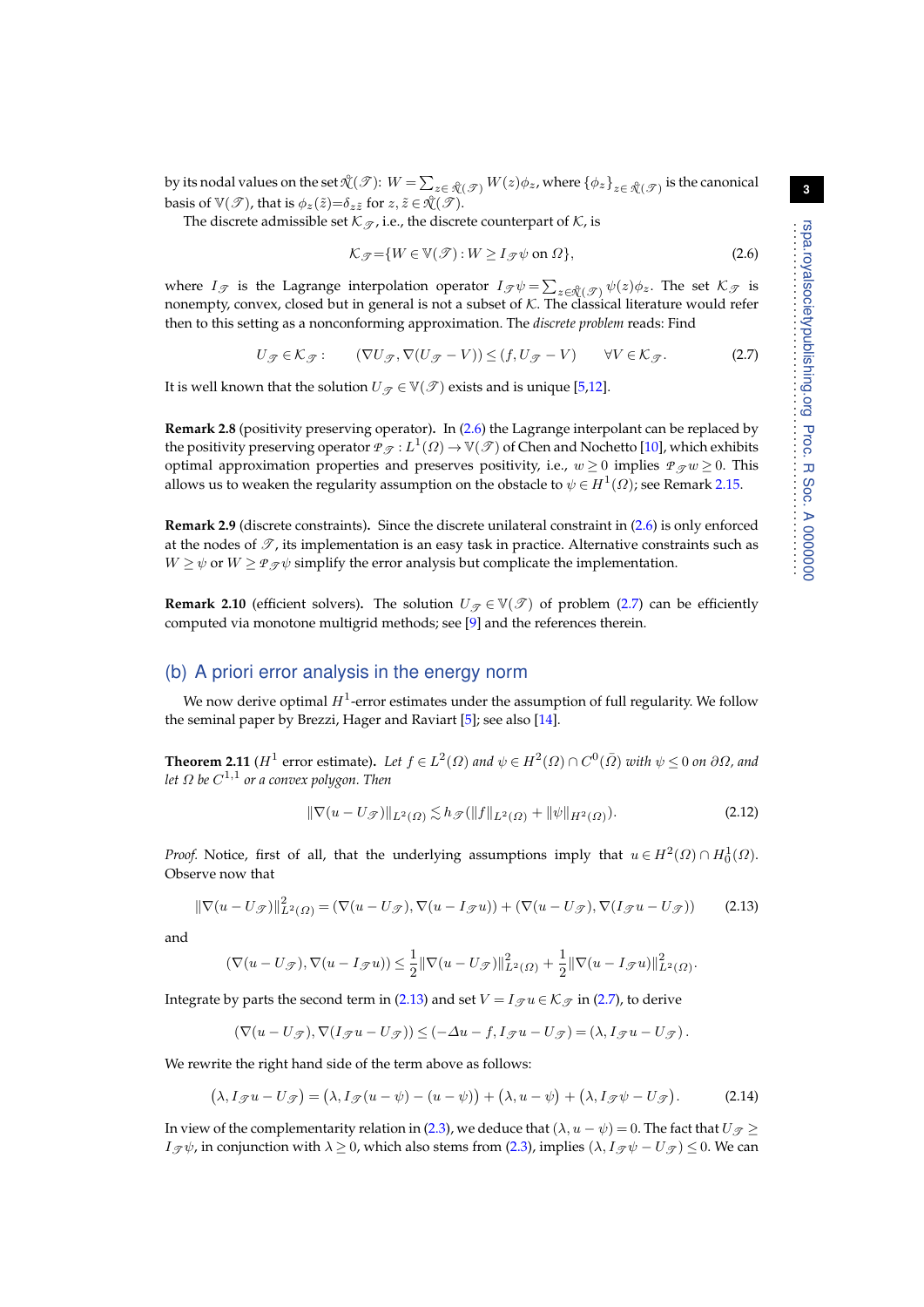now deal with the first term in [\(2.14\)](#page-2-3) via a standard interpolation estimate

$$
|(\lambda, I_{\mathscr{T}}(u - \psi) - (u - \psi))| \lesssim h_{\mathscr{T}}^2 ||\lambda||_{L^2(\Omega)} |u - \psi|_{H^2(\Omega)}.
$$

Combining the preceding estimates with  $\|\nabla(u-I_\mathcal{J} u)\|_{L^2(\varOmega)}^2\lesssim h_\mathcal{J}^2|u|_{H^2(\varOmega)}^2$ , we obtain

$$
\|\nabla(u-U_{\mathscr{T}})\|_{L^2(\Omega)}^2 \lesssim h_{\mathscr{T}}^2\left(|u|_{H^2(\Omega)}^2+||\lambda||_{L^2(\Omega)}|u-\psi|_{H^2(\Omega)}\right).
$$

This implies [\(2.12\)](#page-2-4) and concludes the proof.

<span id="page-3-0"></span>**Remark 2.15** (optimal error estimate and obstacle regularity). When  $n \geq 3$  we can weaken the assumptions in Theorem [2.11](#page-2-5) from  $\psi \in H^2(\varOmega) \cap C^0(\bar{\varOmega})$  to  $\psi \in H^2(\varOmega)$  by replacing  $I_{\mathscr{T}}$  with the positivity preserving operator  $P_{\mathcal{T}}$  of [\[10\]](#page-13-4). The key step is the positivity property:  $u - \psi \ge 0$ implies  $P_{\mathcal{T}}(u - \psi) \geq 0$  so that  $P_{\mathcal{T}}u \in \mathcal{K}_{\mathcal{T}}$ .

#### (c) Pointwise a priori error analysis

Let us now obtain pointwise error estimates which, as we will see in  $\S 2$  $\S 2$  [\(d\),](#page-5-0) are essential to study the approximation of the free boundary  $\Gamma$ . This theory relies on two crucial ingredients, whose details are beyond the scope of this paper. The first one is a quasi-optimal *pointwise error estimate* for the so-called elliptic projection:

$$
R_{\mathscr{T}}u \in \mathbb{V}(\mathscr{T}) : \qquad \int_{\Omega} \nabla(u - R_{\mathscr{T}}u)\nabla V = 0 \quad \forall V \in \mathbb{V}(\mathscr{T}). \tag{2.16}
$$

<span id="page-3-4"></span>**Proposition 2.17** (pointwise error estimate). If  $u \in H_0^1(\Omega) \cap W^2_\infty(\Omega)$ , then there exists a constant  $C$ *independent of*  $h_{\mathcal{T}}$  *and* u *such that* 

<span id="page-3-1"></span>
$$
||u - R_{\mathscr{T}}u||_{L^{\infty}(\Omega)} \le Ch_{\mathscr{T}}^2 |\log h_{\mathscr{T}}||u|_{W_{\infty}^2(\Omega)}.
$$
\n(2.18)

This classical result is due to Nitsche [\[18\]](#page-13-7), Scott [\[24\]](#page-13-8) and Schatz and Wahlbin [\[23\]](#page-13-9). For convenience, in what follows we denote the right hand side of [\(2.18\)](#page-3-1) by

<span id="page-3-2"></span>
$$
\eta(h_{\mathcal{F}}) = Ch_{\mathcal{F}}^2 |\log h_{\mathcal{F}}| |u|_{W_{\infty}^2(\Omega)}.
$$
\n(2.19)

The second ingredient is the *discrete maximum principle* (DMP): The mesh  $\mathscr T$  is *weakly acute* if

$$
\int_{\Omega} \nabla \phi_z \nabla \phi_{\tilde{z}} \leq 0 \qquad \forall z, \tilde{z} \in \mathcal{R}(\mathcal{T}).
$$

If  $n = 2$  this property holds over simplicial meshes provided that the sum of angles opposite to a side does not exceed  $\pi$  [\[11,](#page-13-10) §2].

<span id="page-3-3"></span>**Proposition 2.20** (DMP). Let  $\mathcal{T}$  be weakly acute and  $W \in \mathbb{V}(\mathcal{T})$  be discrete subharmonic, i.e.,

$$
\int_{\Omega} \nabla W \nabla \phi_z \leq 0 \qquad \forall z \in \mathcal{R}(\mathcal{F}).
$$

*Then* max $_{\overline{Q}} W = \max_{\partial \Omega} W$ .

With the help of the DMP we prove pointwise error estimates between u and  $U_{\mathcal{T}}$ . This result is essentially due to Baiocchi [\[3\]](#page-12-1) and Nitsche [\[18\]](#page-13-7). It extends to more general variational inequalities and lower than  $W_{\infty}^2(\Omega)$  regularity. We begin with a simple but fundamental growth estimate.

<span id="page-3-5"></span>**Lemma 2.21** (growth estimate). *Assume that*  $u, \psi \in W^2_{\infty}(\Omega)$  *and let*  $T \in \mathcal{T}$ . If there is  $x_0 \in T$  *such that*  $(u-\psi)(x_0)$  = 0, then there is a constant  $C$  proportional to  $|u-\psi|_{W^2_{\infty}(\varOmega)}$  such that

$$
0 \le (u - \psi)(x) \le Ch_{\mathcal{F}}^2 \quad \forall x \in T.
$$

 $\Box$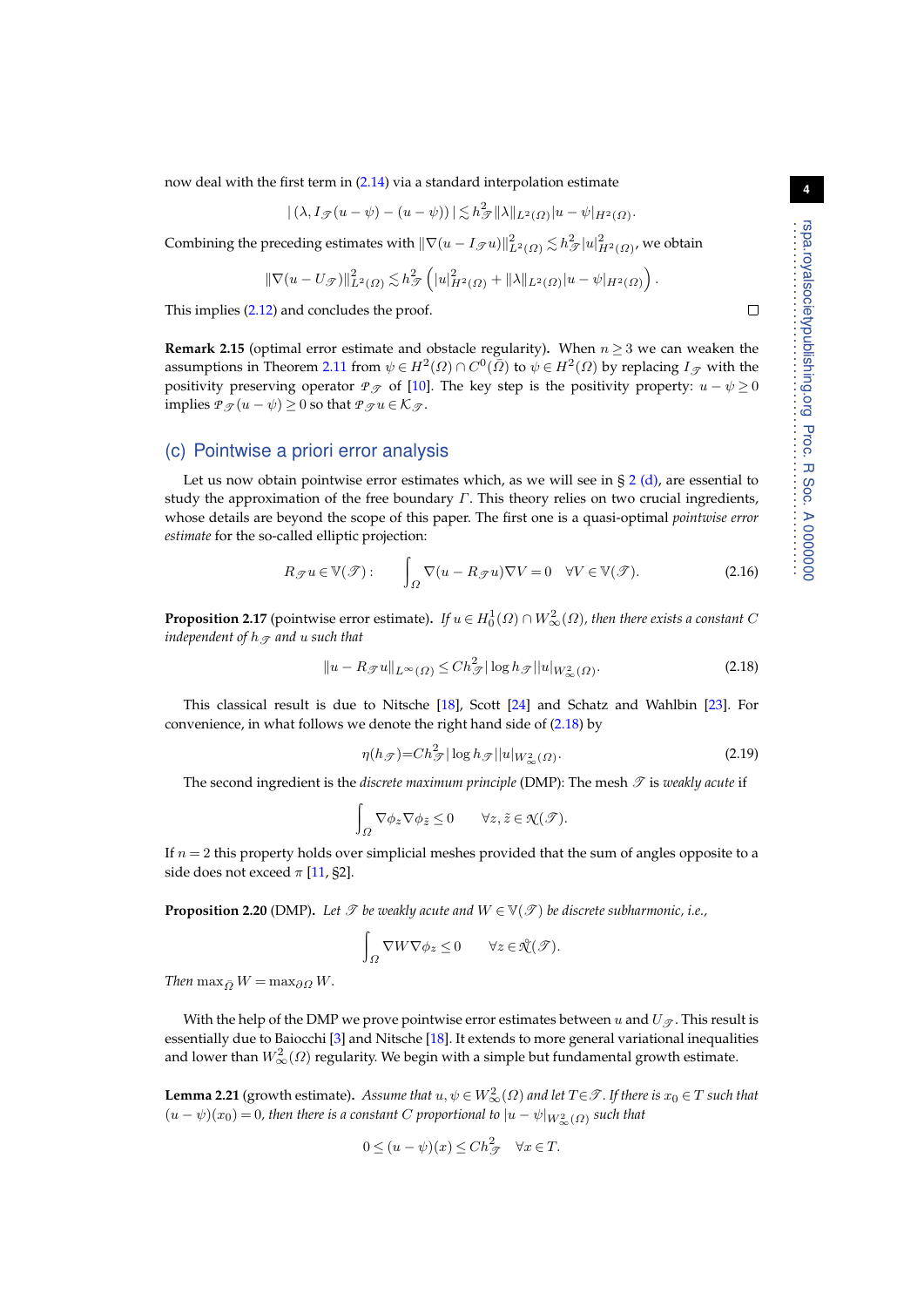*Proof.* The fact that  $u - \psi \ge 0$  implies  $\nabla (u - \psi)(x_0) = 0$ . Since  $u - \psi \in W^2_{\infty}(\Omega)$ , we deduce  $\|\nabla(u - \psi)\|_{L^{\infty}(T)} \le Ch_{\mathcal{F}}$ . Applying the mean value theorem yields the asserted estimate.

**Theorem 2.22** (pointwise error estimates). *If*  $\mathscr T$  *is weakly acute and*  $u, \psi \in W^2_{\infty}(\Omega)$ *, then there exists a* constant  $C^*$   $>$  0 depending on  $|u|_{W_\infty^2(\varOmega)}$  and  $|\psi|_{W_\infty^2(\varOmega)}$  such that, with  $\eta(h_\mathscr{T})$  as in [\(2.19\)](#page-3-2), we have

<span id="page-4-0"></span>
$$
||u - U_{\mathcal{F}}||_{L^{\infty}(\Omega)} < C^* \eta(h_{\mathcal{F}}). \tag{2.23}
$$

*Proof.* The proof relies on the construction of discrete super and subsolutions to  $(2.7)$ .

1. *Supersolution:* Let  $U_{\mathcal{T}}^+=R_{\mathcal{T}} u+C_1\eta(h_{\mathcal{T}})$  with  $C_1>1$  to be determined. We have

$$
U_{\mathcal{T}}^{+} \geq u - \eta(h_{\mathcal{T}}) + C_1 \eta(h_{\mathcal{T}}) = (u - \psi) + (\psi - I_{\mathcal{T}} \psi + (C_1 - 1)\eta(h_{\mathcal{T}})) + I_{\mathcal{T}} \psi,
$$

where  $I_{\mathcal{T}}$  denotes the Lagrange interpolation operator. The fact that  $\psi \in W^2_{\infty}(\Omega)$ , implies the interpolation estimate  $\|\psi - I_\mathscr{T}\psi\|_{L^\infty(\varOmega)} \lesssim h_\mathscr{T}^2 |\psi|_{W^2_\infty(\varOmega)}$  which, together with  $u \geq \psi$ , yields  $U^+_{\mathscr{T}} \geq I_{\mathscr{T}} \psi$  for  $C_1$  sufficiently large depending on  $|\psi|_{W^2_{\infty}(\Omega)}$ .

For  $z \in \mathcal{R}(\mathcal{T})$  set  $v = u + \phi_z \in \mathcal{K}$  in [\(2.1\)](#page-1-0) to deduce

$$
\int_{\Omega} \nabla U_{\mathscr{T}}^{+} \nabla \phi_{z} \ge \int_{\Omega} f \phi_{z} =: F_{z} \qquad \forall z \in \mathcal{R}(\mathscr{T}),
$$

where we used that  $(\nabla R_{\mathscr{T}} u, \nabla \phi_z) = (\nabla u, \nabla \phi_z)$  and that  $\nabla U_{\mathscr{T}}^+ = \nabla R_{\mathscr{T}} u$ . To prove that  $U_{\mathscr{T}}^+ \geq$  $U_{\mathscr{T}}$ , we argue by contradiction. Let

$$
\mathcal{N}^+(\mathcal{T}) = \{ z \in \mathcal{N}(\mathcal{T}) : U^+(\mathcal{Z}) < U^-(\mathcal{Z}) \},
$$

and note that  $\mathcal{N}^+(\mathcal{I}) \subset \mathcal{N}(\mathcal{I})$  because  $C_1 > 1$ . We thus have  $\psi(z) \leq U^+_{\mathcal{J}}(z) < U_{\mathcal{J}}(z)$  for all  $z \in$  $\mathcal{N}^+(\mathcal{I})$ , whence  $\int_{\Omega} \nabla U_{\mathcal{I}} \nabla \phi_z = F_z$  for all  $z \in \mathcal{N}^+(\mathcal{I})$ , according to [\(2.7\)](#page-2-1). Consequently

$$
\int_{\Omega} \nabla (U_{\mathscr{T}} - U_{\mathscr{T}}^{+}) \nabla \phi_{z} \leq 0 \qquad \forall z \in \mathcal{K}^{+}(\mathscr{T}).
$$

Applying the DMP of Proposition [2.20](#page-3-3) to  $\mathcal{N}^+(\mathcal{T})$  we infer that  $(U_{\mathcal{T}}-U_{\mathcal{T}}^+)(z) \leq 0$  for all  $z \in$  $\mathcal{N}^+(\mathscr{T})$  which contradicts the definition of  $\mathcal{N}^+(\mathscr{T})$ . Hence

<span id="page-4-1"></span>
$$
U_{\mathcal{T}} \leq U_{\mathcal{T}}^{+} \leq u + (C_1 + 1)\eta(h_{\mathcal{T}}),\tag{2.24}
$$

where we used the pointwise estimate of Proposition [2.17.](#page-3-4)

2 Subsolution. Let  $U_{\mathcal{T}} = R_{\mathcal{T}} u - C_2 \eta(h_{\mathcal{T}})$  for a suitable constant  $C_2 > 1$ . We again argue by contradiction to prove that  $U_{\overline{\mathscr{T}}}^- \leq U_{\mathscr{T}}$  . Let

$$
\mathcal{N}^-(\mathcal{F}) = \{ z \in \mathcal{N}(\mathcal{F}) : U_{\mathcal{F}}^-(z) > U_{\mathcal{F}}(z) \},\
$$

and note that  $\mathcal{N}^-(\mathcal{P})\subset \mathcal{N}(\mathcal{P})$  because  $C_2>1$ . We have that for each  $z\in \mathcal{N}^-(\mathcal{P})$ 

$$
\psi(z) \le U_{\mathcal{F}}(z) < U_{\mathcal{F}}^-(z) \le u(z) - (C_2 - 1)\eta(h_{\mathcal{F}}).
$$

This implies that  $u > \psi$  in supp  $\phi_z$ , for otherwise we can apply the quadratic growth estimate of Lemma [2.21](#page-3-5) to obtain

$$
(C_2 - 1)\eta(h_{\mathscr{T}}) \le (u - \psi)(z) \le C\eta(h_{\mathscr{T}}),
$$

which is a contradiction for  $C_2$  sufficiently large depending  $|u|_{W^2_{\infty}(\varOmega)}$  and  $|\psi|_{W^2_{\infty}(\varOmega)}$ .

Using [\(2.1\)](#page-1-0) we get  $\int_{\Omega} \nabla u \nabla \phi_z = F_z$  for all  $z \in \mathcal{K}^-(\mathcal{I})$ . Combining this with [\(2.7\)](#page-2-1) we derive

$$
\int_{\Omega} \nabla (U_{\mathcal{T}}^- - U_{\mathcal{T}}) \nabla \phi_z \le 0 \qquad z \in \mathcal{K}^-(\mathcal{T}),
$$

whence applying Proposition [2.20](#page-3-3) (DMP) we deduce  $U_{\mathcal{T}}^-(z) \leq U_{\mathcal{T}}(z)$  for all  $z \in \mathcal{K}^-(\mathcal{T})$ . This contradicts the definition of  $\mathcal{N}^-(\mathcal{I})$  and yields

<span id="page-4-2"></span>
$$
U_{\mathcal{F}} \ge U_{\mathcal{F}}^{-} \ge u - (C_2 + 1)\eta(h_{\mathcal{F}}). \tag{2.25}
$$

3. The desired estimate [\(2.23\)](#page-4-0) is finally a consequence of [\(2.24\)](#page-4-1) and [\(2.25\)](#page-4-2).

 $\Box$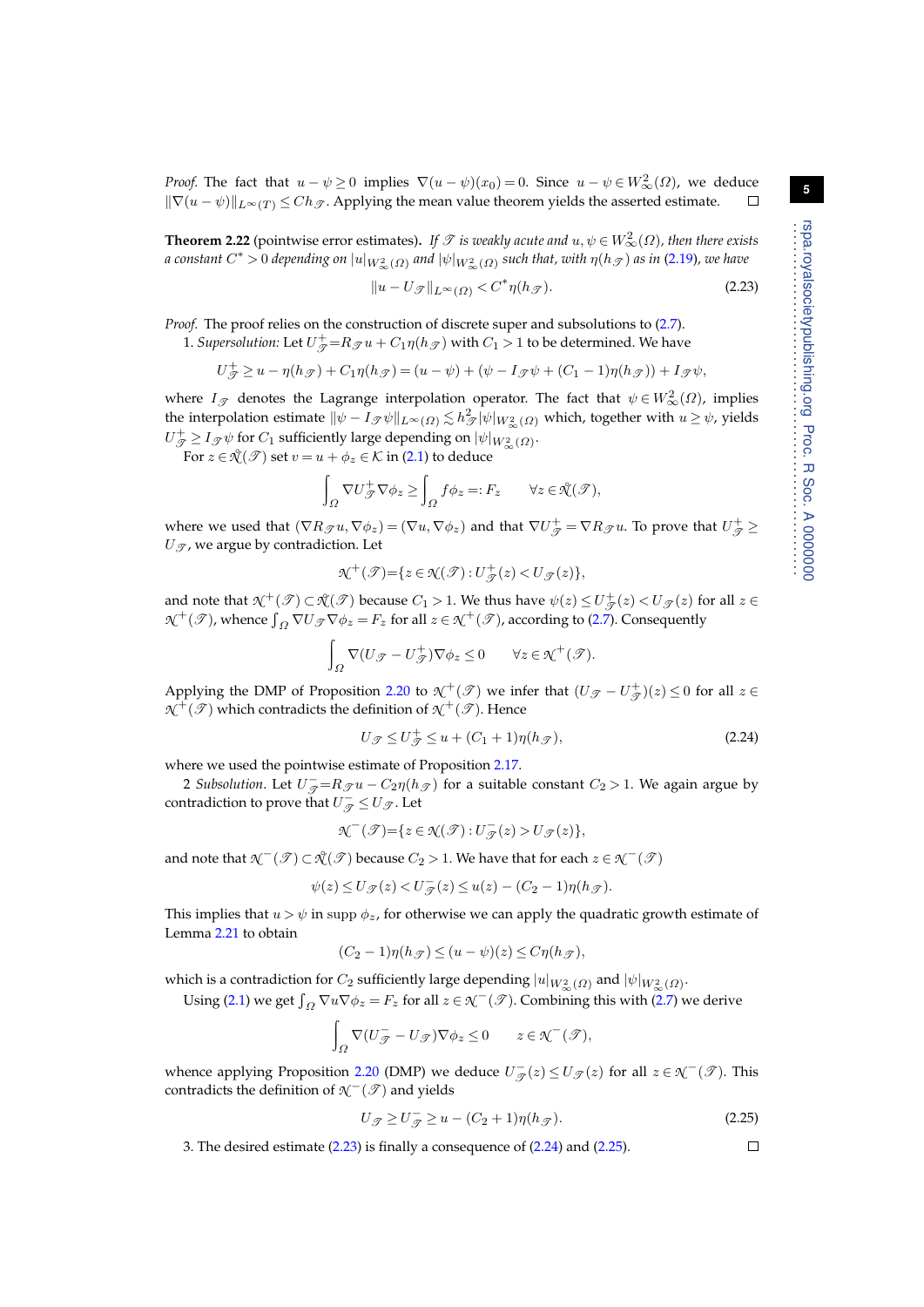#### <span id="page-5-0"></span>(d) Error estimates for free boundaries

With the change of variables  $v = u - \psi$  we can assume that the obstacle  $\psi = 0$ . In this setting let us address the approximation of the free boundary  $\Gamma = \partial \Omega^+ \cap \Omega$ . We will follow the work of Nochetto [\[19\]](#page-13-11), which is in turn inspired by the results of Brezzi and Caffarelli [\[4\]](#page-12-2). We present an elementary procedure to determine a discrete interface together with sharp convergence rates both in measure and in distance. The key ingredients are the so-called *nondegenerancy properties* (NDP) of the obstacle problem [\(2.1\)](#page-1-0) [\[8,](#page-13-12)[15\]](#page-13-0) and the definition of the discrete free boundary  $\Gamma_{\mathcal{F}}$  and non-coincidence set  $\varOmega_{\overline{{\mathscr{T}}}}^{+}$  [\[19\]](#page-13-11): for a parameter  $\delta_{{\mathscr{T}}}>0$  to be properly selected, we set

$$
\Gamma_{\mathcal{J}} = \partial \Omega_{\mathcal{J}}^{+} \cap \Omega, \qquad \Omega_{\mathcal{J}}^{+} = \{ x \in \Omega : U_{\mathcal{J}} > \delta_{\mathcal{J}} \}. \tag{2.26}
$$

Let us recall the NDP for the obstacle problem [\(2.1\)](#page-1-0). Assume  $f \in W^1_{\infty}(\Omega)$  and that there is a negative constant  $C(f)$  for which

<span id="page-5-1"></span>
$$
f \le C(f) < 0 \text{ in } \Omega. \tag{2.27}
$$

Since  $f \in W^1_\infty(\Omega)$ , we have  $u \in C^{1,1}(\Omega) \cap W^s_p(\Omega)$  for  $1 < p < \infty$  and  $s < 2 + \frac{1}{p}$  [\[15,](#page-13-0)[17\]](#page-13-1), and pointwise regularity  $u\in W^2_\infty(\varOmega)$  up to the fixed boundary  $\partial\varOmega$ , provided  $\partial\varOmega$  ∈  $C^{2,\alpha}$  [\[15,](#page-13-0)[17\]](#page-13-1).

We define  $A(u, \epsilon) = \{x \in \Omega : 0 < u(x) < \epsilon^2\}$ , which clearly depends on how the solution u behaves near the free boundary  $\varGamma$ , and  $\mathscr{S}(\varGamma,\epsilon) = \{x \in \varOmega^+ : \text{dist}(x,\varGamma) < \epsilon\}.$  With this notation at hand, we present the following NDP properties [\[8](#page-13-12)[,15\]](#page-13-0).

**Lemma 2.28** (local NDP). Let  $f \in W^1_\infty(\Omega)$ . If [\(2.27\)](#page-5-1) holds, then the set  $A(u, \epsilon)$  satisfies

<span id="page-5-2"></span>
$$
|A(u, \epsilon) \cap K| \le C\epsilon \qquad \forall K \in \Omega \qquad \text{(NDP in measure)} \tag{2.29}
$$

where  $C$  =  $C(K, \|u\|_{W^2_{\infty}(K)}, \|f\|_{W^1_{\infty}(K)}).$  In addition, we have

<span id="page-5-4"></span>
$$
A(u, \epsilon) \cap K \subset \mathcal{S}(I, \epsilon) \cap K \qquad \forall K \in \Omega \qquad \text{(NDP in distance)}.
$$
 (2.30)

A NDP thus prescribes a precise growth of u away from  $\Gamma$  and, as a result, u cannot be uniformly flat near  $\Gamma$ . A local NDP in measure was first established by Caffarelli in [\[8\]](#page-13-12) under the qualitative property [\(2.27\)](#page-5-1) and was exploited to derive regularity properties of the free boundary [\[8,](#page-13-12)[15\]](#page-13-0). A global NDP in measure can be derived as soon as  $u \in W^2_{\infty}(\Omega)$ . On the other hand, a NDP in distance is more intricate in that it entails a pointwise behavior of  $u$  near  $\Gamma$ . Let us now obtain an error estimate for the free boundaries [\[19\]](#page-13-11).

**Theorem 2.31** (interface error estimates). Define  $\delta g = C^* \eta(hg)$  with  $C^*$  given in [\(2.23\)](#page-4-0). Then

$$
\left| \left( \Omega^+ \wedge \Omega_{\mathcal{F}}^+ \right) \cap K \right| \le C \eta (h_{\mathcal{F}})^{1/2} \qquad \forall K \in \Omega.
$$
 (2.32)

*If* ∂Ω ∈ C <sup>2</sup>,α *then one can set* K = Ω*. In addition, we have*

<span id="page-5-3"></span>
$$
\Gamma_{\mathcal{F}} \cap K \subset \mathcal{S}\left(\Gamma, \sqrt{2\eta(h_{\mathcal{F}})}\right) \qquad \forall K \in \Omega.
$$
\n(2.33)

*Proof.* Since  $\Omega^+ \wedge \Omega^+_{\mathscr{T}} = (\Omega^+ \setminus \Omega^+_{\mathscr{T}}) \cup (\Omega^+_{\mathscr{T}} \setminus \Omega^+)$ , we analyze each set separately. We start by expressing  $\Omega^+\setminus\Omega^+_{\mathscr{T}}$  as follows:

$$
\Omega^+ \setminus \Omega_{\mathcal{F}}^+ = \{ x \in \Omega : 0 < u(x) < 2\delta_{\mathcal{F}} \text{ and } U_{\mathcal{F}}(x) \le \delta_{\mathcal{F}} \}
$$
  

$$
\cup \{ x \in \Omega : u(x) \ge 2\delta_{\mathcal{F}} \text{ and } U_{\mathcal{F}}(x) \le \delta_{\mathcal{F}} \} = A \cup B.
$$

Since  $A \subset \{x \in \Omega : 0 < u(x) < 2\delta_{\mathcal{F}}\}$ , the NDP in measure [\(2.29\)](#page-5-2) immediately implies  $|A \cap K| \le$  $C(2\delta_{\mathscr{T}})^{1/2}$  for all  $K \Subset \Omega$ . To estimate  $|B|$ , we first note that if  $x \in B$  then  $u(x) - U_{\mathscr{T}}(x) \ge \delta_{\mathscr{T}}$ . Since the pointwise estimate [\(2.23\)](#page-4-0) yields  $u(x) - U_{\mathcal{T}}(x) < C^* \eta(h_{\mathcal{T}}) = \delta_{\mathcal{T}}$  for almost every  $x$ , we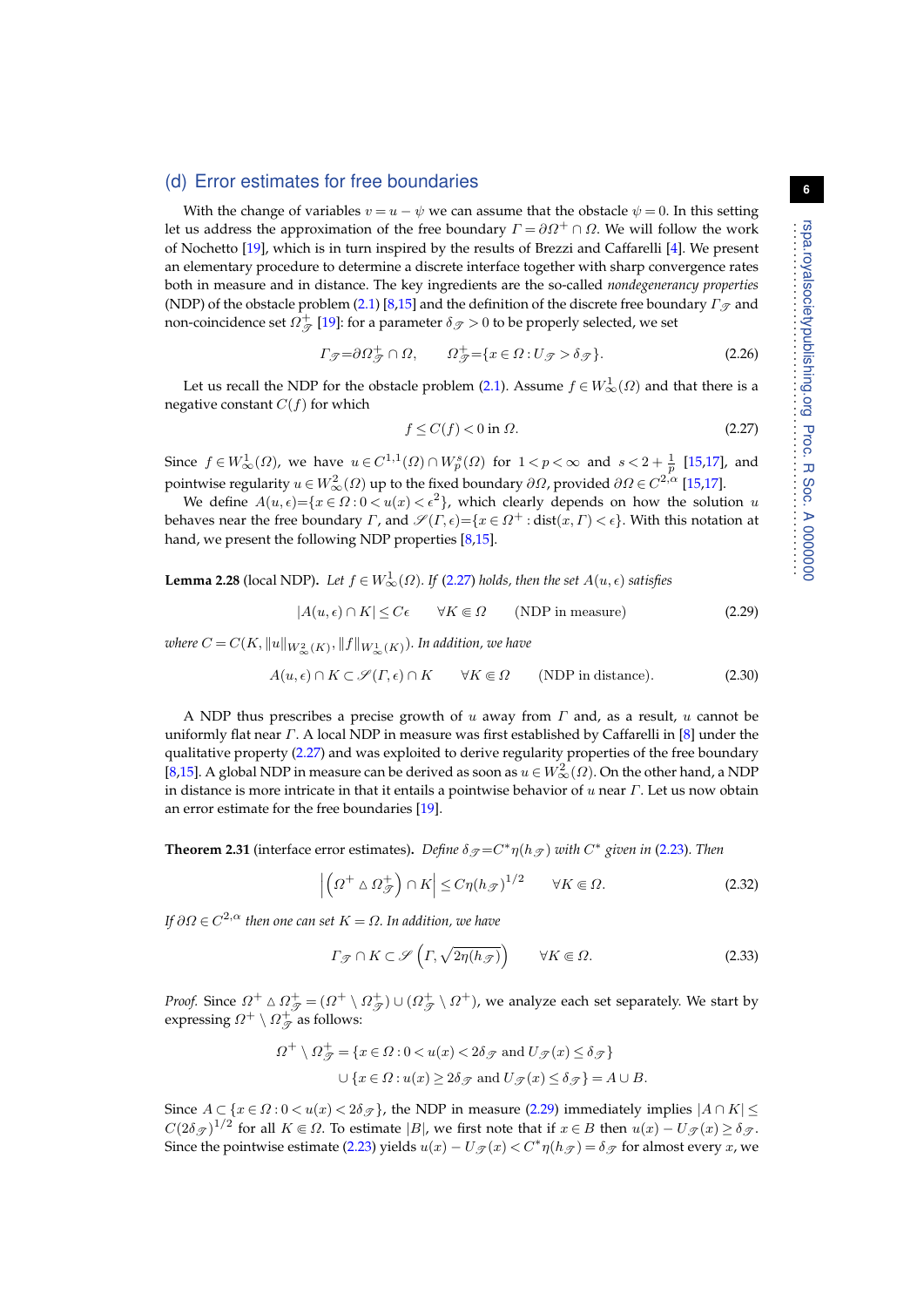deduce  $|B| = 0$ . We thus arrive at

$$
\left|\left(\varOmega^{+}\setminus\varOmega_{\mathscr{T}}^{+}\right)\cap K\right|\leq C\delta_{\mathscr{T}}^{1/2}.
$$

Since  $\Omega^+_{\mathscr{T}}\setminus \Omega^+=\{x\in\Omega: u(x)\leq 0 \text{ and } U_{\mathscr{T}}(x)>\delta_{\mathscr{T}}\}$ , we argue as with  $B$  to get  $|\Omega^+_{\mathscr{T}}\setminus \Omega^+|=0.$ We now proceed to obtain [\(2.33\)](#page-5-3). If  $x \in \Gamma$   $\sigma$  then  $U \circ \sigma(x) = \delta \circ \sigma$ , whence estimate [\(2.23\)](#page-4-0) implies

$$
0=U_{\mathscr{T}}(x)-C^*\eta(h_{\mathscr{T}})
$$

so that  $x \in A(u, 2\delta \varphi)$ . The inclusion [\(2.33\)](#page-5-3) now follows from the NDP in distance [\(2.30\)](#page-5-4).

## <span id="page-6-2"></span>3. The thin obstacle problem

To simplify the discussion we assume that  $\Omega$  is convex and replace the differential operators in [\(2.1\)](#page-1-0) and [\(2.3\)](#page-1-1) by  $-\Delta + I$ . The admissible set K is replaced by

$$
\mathcal{K} = \{ v \in H^1(\Omega) : v \ge g \text{ a.e. on } \partial \Omega \}.
$$

If  $\partial\Omega \in C^{1,1}$  and  $g \in C^{1,1/2}(\partial \Omega)$ , then the corresponding variational inequality [\(2.1\)](#page-1-0) has a unique solution  $u \in H^2(\varOmega) \cap C^{1,1/2}(\bar{\varOmega})$ ; the Hölder regularity is due to Athanasopoulos and Caffarelli [\[2\]](#page-12-3). With this regularity  $-\Delta u + u = f$  a.e. in  $\Omega$  and, if  $z = \partial_\nu u$  on  $\partial \Omega$ , the following complementarity system is valid, which is also known as *Signorini complementarity conditions*:

<span id="page-6-0"></span>
$$
z \ge 0, \quad u - g \ge 0, \quad z(u - g) = 0 \quad \text{on } \partial \Omega; \tag{3.1}
$$

see [\[22,](#page-13-2) Chap. 9]. Since we do not assume  $\Omega$  to be a polyhedral domain, we consider a family { $\mathcal{T}$ } of triangulations of polyhedral domains  $\Omega_{\mathcal{F}}$  that approximate  $\Omega$  in such a way that  $\mathcal{N}(\mathcal{F}) \subset \overline{\Omega}_{\mathcal{F}}$ ,  $\mathcal{N}(\mathscr{T})\cap\partial\Omega_\mathscr{T}\subset\partial\Omega$  and  $|\varOmega\setminus\varOmega_\mathscr{T}|\lesssim h_\mathscr{T}^2.$  Since  $\varOmega$  is convex we have that  $\varOmega_\mathscr{T}\subset\varOmega$  and we extend continuously discrete functions  $V \in V(\mathcal{T})$  to  $\overline{\Omega} \setminus \Omega_{\mathcal{T}}$  by a constant in the direction normal to  $\partial\Omega_{\mathcal{T}}$ . We define the discrete admissible set by

$$
\mathcal{K}_{\mathcal{F}} = \{ W \in \mathbb{V}(\mathcal{F}) : W(z) \ge g(z) \,\forall z \in \mathcal{N}(\mathcal{F}) \cap \partial \Omega_{\mathcal{F}} \}.
$$
\n(3.2)

We present an optimal energy error estimate valid for any dimension and without assumptions on the free boundary. This improves upon the original result by Brezzi, Hager and Raviart [\[5\]](#page-12-0). Alternative results in this direction, for  $n = 2$ , can be found in [\[16\]](#page-13-13) and references therein.

**Theorem 3.3** (optimal energy error estimate). Let  $\Omega$  be convex,  $C_{\Omega} > 0$  denote the  $C^{1,1}$ -seminorm *of*  $\partial\Omega$  and  $g \in C^{1,1/2}(\partial\Omega)$ . Then there is  $C > 0$ , that depends on  $|u|_{H^2(\Omega)}$ ,  $|u|_{W^1_\infty(\Omega)}$ ,  $|u|_{C^{1,1/2}(\bar \Omega)}$ , |g|C1,1/2(∂Ω) *, and* CΩ*, for which*

<span id="page-6-1"></span>
$$
||u - U_{\mathcal{F}}||_{H^1(\Omega)} \le Ch_{\mathcal{F}}.
$$
\n(3.4)

*Proof.* The  $C^{1,1/2}$  regularity of u implies that  $0 \le z = \partial_\nu u \in C^{0,1/2}(\partial \Omega)$ . We now proceed as in Theorem [2.11](#page-2-5) and write

$$
||u - U_{\mathscr{T}}||_{H^1(\Omega)}^2 = \int_{\Omega} \nabla (u - U_{\mathscr{T}}) \nabla (I_{\mathscr{T}}u - U_{\mathscr{T}}) + (u - U_{\mathscr{T}})(I_{\mathscr{T}}u - U_{\mathscr{T}})
$$

$$
+ \int_{\Omega} \nabla (u - U_{\mathscr{T}}) \nabla (u - I_{\mathscr{T}}u) + (u - U_{\mathscr{T}})(u - I_{\mathscr{T}}u) = I + II.
$$

To estimate I we exploit that  $u \in H^2(\Omega)$  and integrate by parts to obtain

$$
\mathbf{I} \le \int_{\Omega} (-\Delta u + u - f)(I_{\mathscr{T}}u - U_{\mathscr{T}}) + \int_{\partial\Omega} z(I_{\mathscr{T}}u - U_{\mathscr{T}}),
$$

where we have also used that  $U_{\mathscr{T}}$  solves the discrete problem. Since  $-\Delta u + u = f$  a.e. in  $\Omega$ , the first term vanishes. For the second term, we write

$$
\int_{\partial\Omega} z(I_{\mathscr{T}}u - U_{\mathscr{T}}) = \int_{\partial\Omega} z(I_{\mathscr{T}}(u - g) - (u - g)) + \int_{\partial\Omega} z(u - g) + \int_{\partial\Omega} z(I_{\mathscr{T}}g - U_{\mathscr{T}}).
$$

 $\Box$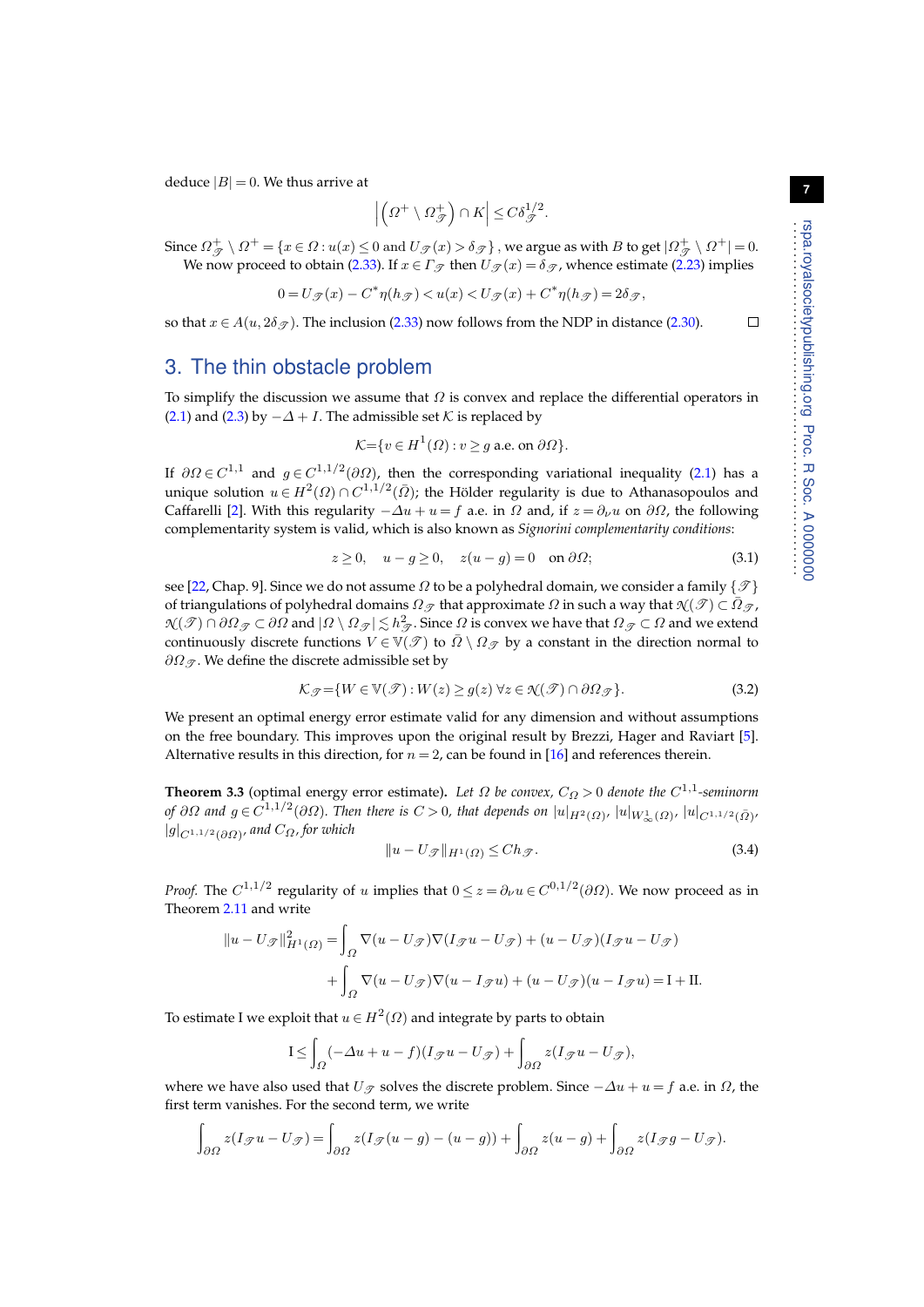. . . . . . . . . . . . . . . . . . . . . . . . . . . . . . . . . . . . . . . . . . . . . . . . . . . . . . . . . .

**8**

The complementarity conditions [\(3.1\)](#page-6-0) imply  $\int_{\partial\Omega} z(u-g)=0$ . Since  $U_{\mathcal{T}} \in \mathcal{K}_{\mathcal{T}}$  we have that  $U_{\mathscr{T}} \geq I_{\mathscr{T}}g$  on  $\partial\Omega$  which yields  $\int_{\partial\Omega} z(I_{\mathscr{T}}g - U_{\mathscr{T}}) \leq 0$ . For the remaining term we only need to consider faces S on  $\partial\Omega_{\mathscr{T}}$  for which, on the corresponding subtended hypersurfaces  $\hat{S}$ ,  $u - g$  is not identically zero nor strictly positive for otherwise  $I_{\mathscr{T}}(u - g) = u - g = 0$  or  $z = 0$ , respectively. If S is one of these faces, then there exists  $x_0 \in \hat{S}$  such that the tangential gradient  $\nabla \Gamma(u - g)(x_0) = 0$ because  $u-g$  ≥ 0. Since  $u-g\in C^{1,1/2}(\partial\varOmega)$ , employing an argument similar to Lemma [2.21,](#page-3-5) we find  $C > 0$  that depends only on  $|u - g|_{C^{1,1/2}(\partial \Omega)}$  for which

$$
0 \le (u - g)(x) \le C h_{\mathcal{T}}^{3/2} \qquad \forall x \in \hat{S}.
$$

Conditions [\(3.1\)](#page-6-0) imply there is  $x_1 \in \hat{S}$  with  $z(x_1) = 0$ . Now, since  $u \in C^{1,1/2}(\bar{\Omega})$ , we have that  $0\le z(x)\le Ch_{\mathscr{T}}^{1/2}$  for all  $x\in \hat{S}$ , with  $C=|u|_{C^{1,1/2}(\bar\varOmega)}.$  Combine these estimates to obtain

$$
I \le \int_{\partial\Omega} z(I_{\mathscr{T}}(u-g)-(u-g)) \le Ch_{\mathscr{T}}^2|\partial\Omega|.
$$

We now split the term II into two contributions II( $\Omega_{\mathcal{F}}$ ) and II( $\Omega \setminus \Omega_{\mathcal{F}}$ ) over the sets  $\Omega_{\mathcal{F}}$  and  $\Omega \setminus \Omega_{\mathcal{F}}$  respectively. For the first one, we use interpolation theory to get  $||u - I_{\mathcal{F}}u||_{H^1(\Omega_{\mathcal{F}})} \le$  $Ch_{\mathscr{T}}|u|_{H^2(\varOmega)}.$  We estimate the remaining term  $\text{II}(\varOmega \setminus \varOmega_{\mathscr{T}})$  as follows:

$$
\mathrm{II}(\Omega \setminus \Omega_{\mathscr{T}}) \leq \frac{1}{2} \|u - U_{\mathscr{T}}\|_{H^1(\Omega \setminus \Omega_{\mathscr{T}})}^2 + C|u|_{W^1_{\infty}(\Omega)}^2 |\Omega \setminus \Omega_{\mathscr{T}}|,
$$

where we used that  $I_{\mathscr{T}}$  is stable in  $W^1_{\infty}(\Omega_{\mathscr{T}})$ . Since  $\partial\Omega$  is  $C^{1,1}$ , we realize that

$$
\mathbf{II} \le \frac{1}{2} ||u - U_{\mathcal{F}}||_{H^1(\Omega)}^2 + C \left( |u|_{H^2(\Omega)}^2 + C_{\Omega} |u|_{W_{\infty}^1(\Omega)}^2 \right) h_{\mathcal{F}}^2,
$$

which, together with the estimate for I, yields the assertion  $(3.4)$ .

# 4. The fractional obstacle problem

We now consider the obstacle problem for fractional powers of the Laplace operator, which is a rather recent development. To be concrete, let  $\Omega$  be an open, bounded and convex domain of  $\mathbb{R}^n$  $(n \geq 1)$ , with polyhedral boundary  $\partial \Omega$ . The case of curved boundaries can be handled as in § [3.](#page-6-2) For  $s \in (0,1)$  let  $\mathbb{H}^s(\Omega)$  be

$$
\mathbb{H}^{s}(\Omega) = H^{s}(\Omega) \quad s \in (0, \frac{1}{2}), \quad \mathbb{H}^{1/2}(\Omega) = H_{00}^{1/2}(\Omega), \quad \mathbb{H}^{s}(\Omega) = H_{0}^{s}(\Omega) \quad s \in (\frac{1}{2}, 1), \tag{4.1}
$$

which is a Hilbert space, and  $\mathbb{H}^{-s}(\varOmega)$  be its dual. Given  $f\in\mathbb{H}^{-s}(\varOmega)$  and an obstacle  $\psi\in\mathbb{H}^{s}(\varOmega)\cap\mathbb{H}$  $C^0(\bar \varOmega)$  satisfying  $\psi \leq 0$  on  $\partial \varOmega$ , the fractional obstacle problem reads: Find

<span id="page-7-0"></span>
$$
u \in \mathcal{K}: \quad \langle (-\Delta)^s u, u - w \rangle_{\mathbb{H}^{-s}(\Omega) \times \mathbb{H}^s(\Omega)} \le \langle f, u - w \rangle_{\mathbb{H}^{-s}(\Omega) \times \mathbb{H}^s(\Omega)} \quad \forall w \in \mathcal{K}, \tag{4.2}
$$

where  $\mathcal{K} = \{w \in \mathbb{H}^s(\Omega) : w \ge \psi \text{ a.e. in } \Omega\}$  is the convex, closed, and nonempty set of admissible displacements. Among the several definitions of  $(-\Delta)^s$ , we adopt that in [\[20\]](#page-13-14) which is based on the spectral theory of the Dirichlet Laplacian.

The problem [\(4.2\)](#page-7-0) has a unique solution  $u \in \mathbb{H}^s(\Omega)$  [\[15](#page-13-0)[,17\]](#page-13-1). Moreover, if we assume that  $\Omega$  and f are such that  $(-\Delta)^s u \in L^2(\Omega)$ , we can rewrite [\(4.2\)](#page-7-0) as a complementarity system:

<span id="page-7-1"></span>
$$
(-\Delta)^s u - f \ge 0, \quad u - \psi \ge 0, \quad ((-\Delta)^s u - f)(u - \psi) = 0 \quad \text{a.e. on } \partial \Omega. \tag{4.3}
$$

## (a) Localization and Truncation

The optimal Hölder regularity of the solution  $u$  to [\(4.3\)](#page-7-1), namely  $u \in C^{1,s}(\Omega)$ , has been studied by Caffarelli, Salsa and Silvestre [\[6\]](#page-12-4) using the extension proposed by Caffarelli and Silvestre in [\[7\]](#page-12-5) to

 $\Box$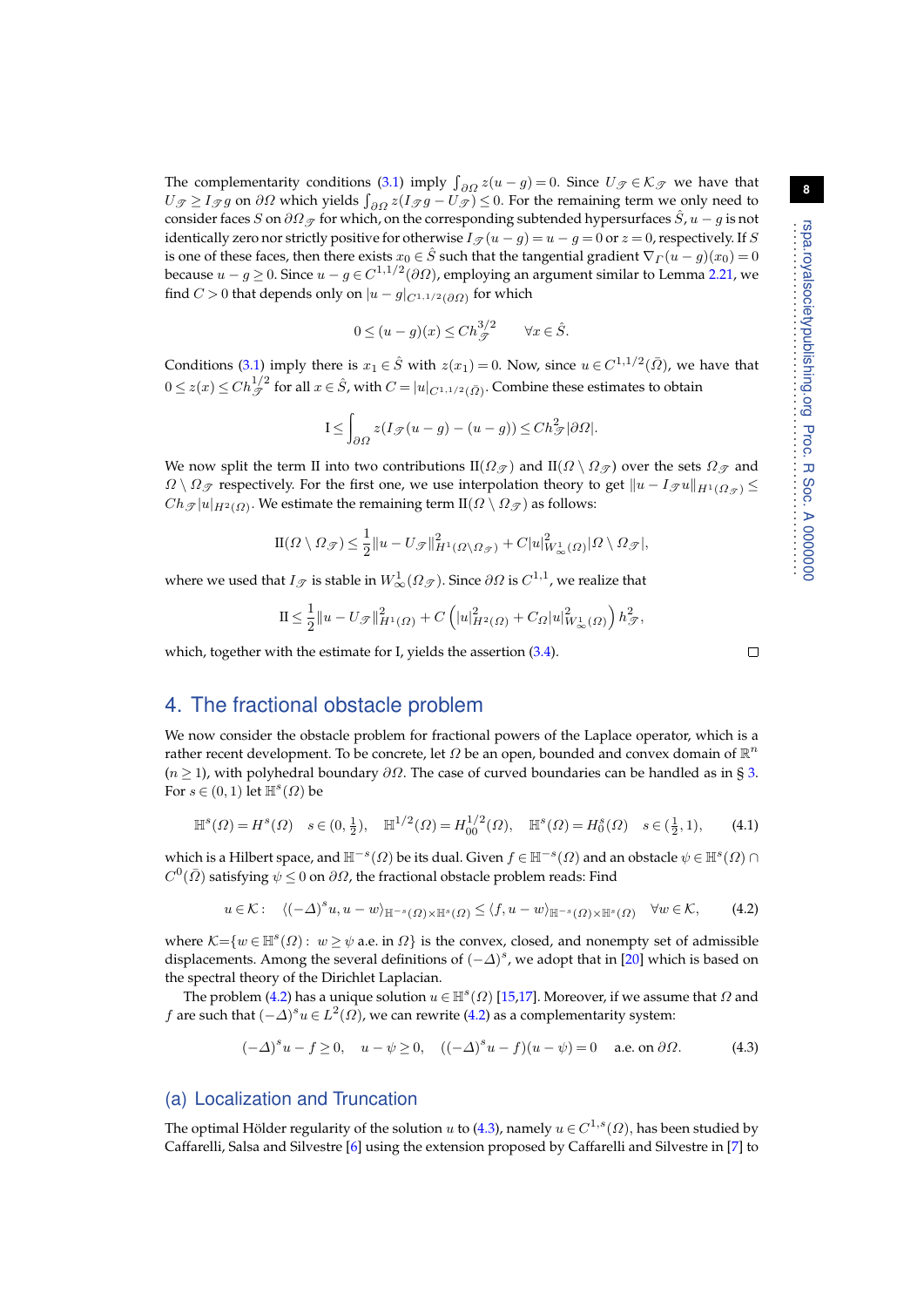$\mathbb{R}^{n+1}_+$ , which we now review. The problem

<span id="page-8-3"></span>
$$
(-\Delta)^s u = f \text{ in } \Omega, \qquad u = 0 \text{ on } \partial \Omega,
$$
\n(4.4)

is equivalent to the Neumann-to-Dirichlet map associated with the following nonuniformly elliptic mixed boundary value problem

<span id="page-8-0"></span>
$$
\operatorname{div}\left(y^{\alpha}\nabla\mathscr{U}\right) = 0 \text{ in } \mathcal{C}, \quad \mathscr{U} = 0 \text{ on } \partial_L \mathcal{C}, \quad \partial_{\nu}^{\alpha}\mathscr{U} = d_s f \text{ on } \Omega \times \{0\},\tag{4.5}
$$

where  $\alpha=1-2s$ ,  $C=\Omega\times(0,\infty)=\{x=(x',y)\in\mathbb{R}^{n+1}_+:x'\in\Omega,y>0\}$ ,  $\partial_LC=\partial\Omega\times[0,\infty)$  is the lateral boundary of C,  $\partial_\nu^{\alpha} \mathscr{U} = -\lim_{y\to 0^+} y^{\alpha} \mathscr{U}_y$ , and  $d_s$  denotes a constant that depends only on  $s$ ; see [\[7](#page-12-5)[,20\]](#page-13-14). Define the weighted Sobolev space  $\mathring{H}^1_L(y^\alpha, \mathcal{C}) {=}\left\{w \in H^1(y^\alpha, \mathcal{C})\colon w=0 \text{ on } \partial_L \mathcal{C}\right\}.$ The linear problem [\(4.5\)](#page-8-0) can be formulated weakly as follows: Find

$$
\mathscr{U} \in \overset{\circ}{H}_{L}^{1}(y^{\alpha}, \mathcal{C}): \quad \int_{\mathcal{C}} y^{\alpha} \nabla \mathscr{U} \nabla w = d_{s} \langle f, \text{tr}_{\Omega} w \rangle_{\mathbb{H}^{-s}(\Omega) \times \mathbb{H}^{s}(\Omega)} \quad \forall w \in \overset{\circ}{H}_{L}^{1}(y^{\alpha}, \mathcal{C}).
$$

For  $w\in \mathring{H}^1_L(y^\alpha, \mathcal C)$ , we denote by  ${\rm tr}_\varOmega\,w$  its trace onto  $\varOmega\times\{0\}$ , and we recall that the trace operator  $\text{tr}_{\Omega}$  satisfies (see [\[20,](#page-13-14) Proposition 2.5])

<span id="page-8-5"></span>
$$
\operatorname{tr}_{\Omega} \mathring{H}_L^1(y^{\alpha}, \mathcal{C}) = \mathbb{H}^s(\Omega), \qquad \|\operatorname{tr}_{\Omega} w\|_{\mathbb{H}^s(\Omega)} \le C_{\operatorname{tr}_{\Omega}} \|w\|_{\mathring{H}_L^1(y^{\alpha}, \mathcal{C})}. \tag{4.6}
$$

This extension problem is due to Caffarelli and Silvestre [\[7\]](#page-12-5) for  $\Omega = \mathbb{R}^n$ ; see [\[20\]](#page-13-14) and references therein for its modification to bounded domains. With its aid, we recast [\(4.2\)](#page-7-0) as follows: Find

<span id="page-8-1"></span>
$$
\mathscr{U} \in \mathcal{K}: \quad \int_{\mathcal{C}} y^{\alpha} \nabla \mathscr{U} \nabla (\mathscr{U} - w) \leq d_s \langle f, \text{tr}_{\Omega}(\mathscr{U} - w) \rangle_{\mathbb{H}^{-s}(\Omega) \times \mathbb{H}^s(\Omega)} \quad \forall w \in \mathcal{K}, \tag{4.7}
$$

where  $\mathcal{K} {=} \{w \in \mathring{H}_L^1(y^\alpha,\mathcal{C}) : \text{tr}_\varOmega \, w \geq \psi$  a.e. in  $\varOmega\}$  denotes the set of admissible displacements. If  $\mathscr{U}$ solves [\(4.7\)](#page-8-1), then  $u = \text{tr}_Q \mathscr{U}$  solves [\(4.2\)](#page-7-0). The obstacle constraint is thus applied on part of  $\partial \mathcal{C}$ .

We now exploit the exponential decay of the solution  $\mathcal U$  to [\(4.7\)](#page-8-1) to truncate the cylinder  $\mathcal C$ . In what follows we denote by  $\lambda_1$  the first eigenvalue of the Dirichlet Laplacian  $-\Delta$ .

<span id="page-8-4"></span>**Lemma 4.8** (exponential decay). Let  $\mathscr{U} \in \mathring{H}_L^1(y^\alpha, \mathcal{C})$  denote the solution to [\(4.7\)](#page-8-1). Then, we have

$$
\|\nabla \mathscr{U}\|_{L^2(y^\alpha,\Omega\times(\mathscr{Y},\infty))} \lesssim e^{-\sqrt{\lambda_1}\mathscr{Y}/2}\left(\|\psi\|_{\mathbb{H}^s(\Omega)} + \|f\|_{\mathbb{H}^{-s}(\Omega)}\right) \quad \forall \mathscr{Y} \ge 1.
$$

*Proof.* Notice that  $\mathscr{U} \in \mathring{H}^1_L(y^\alpha, \mathcal{C})$  solves

$$
\operatorname{div}\left(y^{\alpha}\nabla w\right) = 0 \text{ in } \mathcal{C}, \quad w = 0 \text{ on } \partial_L \mathcal{C}, \quad \operatorname{tr}_\Omega w = \operatorname{tr}_\Omega \mathcal{U} \text{ on } \Omega \times \{0\}.
$$

The representation formula provided in [\[20,](#page-13-14) (2.24)], together with the decay estimates of [\[20,](#page-13-14) Proposition 3.1], applied to this problem yield

$$
\|\nabla \mathscr{U}\|_{L^2(y^\alpha,\varOmega\times(\mathscr{Y},\infty))}\lesssim e^{-\sqrt{\lambda_1}\mathscr{Y}/2}\|\mathop{\rm tr}\nolimits_{\varOmega}\mathscr{U}\|_{\mathbb{H}^s(\varOmega)}
$$

Stability of problem [\(4.7\)](#page-8-1) in terms of  $\psi$  and  $f$  allows us to deduce the desired estimate.  $\Box$ 

In view of such an exponential decay, we truncate the cylinder  $C$  to a height  $y = \gamma$ , i.e. set  $C_{\mathcal{I}} = \Omega \times (0, \mathcal{I})$ ; see [\[20,](#page-13-14) Theorem 3.5] for the linear case. We then consider

<span id="page-8-2"></span>
$$
\mathscr{V}\in\mathcal{K}_{\mathcal{Y}}:\quad\int_{\mathcal{C}_{\mathcal{Y}}}y^{\alpha}\nabla\mathscr{V}\nabla(\mathscr{V}-w)\leq d_{s}\langle f,\text{tr}_{\Omega}(\mathscr{V}-w)\rangle_{\mathbb{H}^{-s}(\Omega)\times\mathbb{H}^{s}(\Omega)}\quad\forall w\in\mathcal{K}_{\mathcal{Y}},\qquad(4.9)
$$

.

where  $\mathcal{K}_{\mathcal{I}}{=}\{w\in \mathring{H}^1_L(y^\alpha,\mathcal{C}_\mathcal{I})\,{:}\,\text{tr}_\varOmega\,w\,{\geq}\,\psi$  a.e. in  $\varOmega\}.$  As in [\[20\]](#page-13-14), we only incur in an exponentially small error by considering the truncated version [\(4.9\)](#page-8-2) of problem [\(4.7\)](#page-8-1). In addition,  $\check{\mathcal{V}}$  satisfies a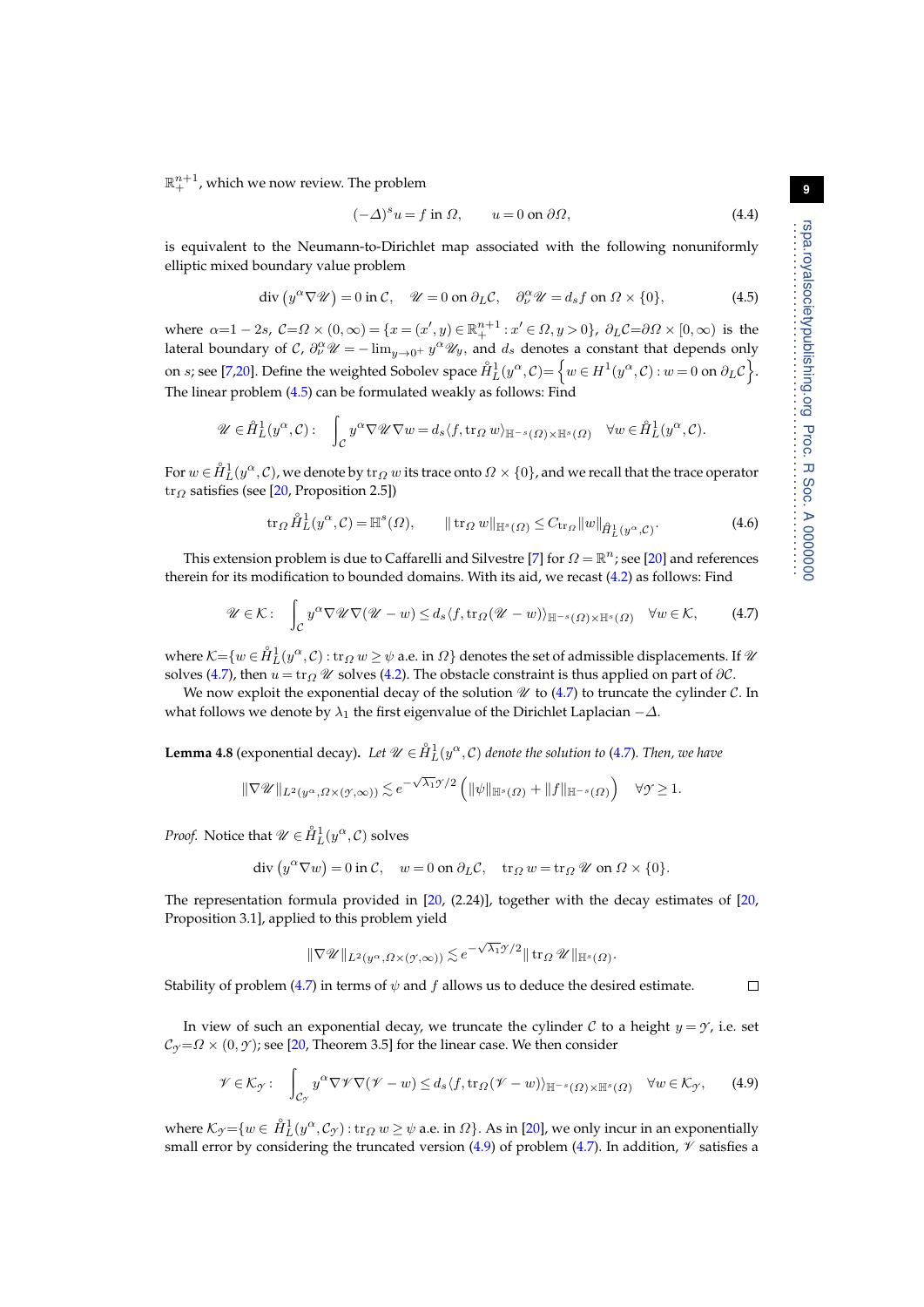complementarity system such as [\(4.3\)](#page-7-1):

<span id="page-9-6"></span>
$$
\mathscr{Z} = \partial_{\nu}^{\alpha} \mathscr{V} - d_{s} f \ge 0, \quad \text{tr}_{\Omega} \mathscr{V} - \psi \ge 0, \quad \mathscr{Z}(\text{tr}_{\Omega} \mathscr{V} - \psi) = 0 \quad \text{a.e. in } \Omega. \tag{4.10}
$$

Using the extended problem [\(4.7\)](#page-8-1) to  $\mathbb{R}^{n+1}_+$ , Caffarelli, Salsa and Silvestre [\[6,](#page-12-4) Theorem 6.7] showed that if  $x'_0 \in \Omega$  and  $\mathscr{U}(x'_0, 0) - \psi(x'_0) = 0$  then

<span id="page-9-7"></span>
$$
0 \le \mathcal{U}(x',0) - \psi(x') \le C|x'-x'_0|^{1+s} \tag{4.11}
$$

for a positive constant C. This implies that  $u = \mathscr{U}(\cdot,0) \in C^{1,s}(\Omega)$  and  $\partial_{\nu}^{\alpha} \mathscr{U}(\cdot,0) \in C^{0,1-s}(\Omega)$ because  $\partial_{\nu}^{\alpha} \mathcal{U}(\cdot,0) = d_s(-\Delta)^s u$ . Since their techniques are *local*, they apply to our extension to the cylinder C and truncation to  $\mathcal{C}_{\gamma}$  as well, and give the optimal Hölder regularity for  $\mathcal{V}$ :

<span id="page-9-4"></span>
$$
\partial_{\nu}^{\alpha} \mathcal{V}(\cdot,0) \in C^{0,1-s}(\Omega). \tag{4.12}
$$

These results account only for the regularity of  $\mathcal V$  in  $\Omega$ . However, we also need to know the regularity of  $\mathcal V$  over the cylinder  $\mathcal C_{\mathcal Y}$ , which is established by Allen et. al. [\[1,](#page-12-6) Theorem 6.4]:

<span id="page-9-5"></span>
$$
s \leq \frac{1}{2} \Rightarrow \mathcal{V} \in C^{0,2s}(\mathcal{C}_{\mathcal{Y}}); \qquad s > \frac{1}{2} \Rightarrow \mathcal{V} \in C^{1,2s-1}(\mathcal{C}_{\mathcal{Y}}). \tag{4.13}
$$

#### (b) Discretization

In [\[20\]](#page-13-14) we have utilized the local approach of Caffarelli and Silvestre [\[7\]](#page-12-5) to approximate problem [\(4.4\)](#page-8-3). After having truncated C to  $C_y$ , the next issue is to compensate for the rather singular behavior of  $\mathcal{V}(\cdot, y)$  by *anisotropic* meshes  $\mathcal{I}_{\mathcal{Y}}$  of  $[0, \mathcal{Y}]$  with mesh points:

<span id="page-9-0"></span>
$$
y_k = \left(\frac{k}{M}\right)^{\gamma} \gamma, \quad k = 0, \dots, M, \quad \gamma > 3/(1 - \alpha) = 3/2s > 1.
$$
 (4.14)

This entails the development of a polynomial interpolation theory in weighted Sobolev spaces over anisotropic meshes with Muckenhoupt weights; see [\[20,](#page-13-14)[21\]](#page-13-15).

Let  $\mathcal{T}_Q = \{K\}$  be a conforming and shape regular mesh of  $\Omega$  as in § [2](#page-0-0)[\(a\).](#page-1-2) The collection of these triangulations  $\mathcal{T}_{\Omega}$  is denoted by  $\mathbb{T}_{\Omega}$ . We construct the mesh  $\mathcal{T}_{\gamma}$  of the cylinder  $\mathcal{C}_{\gamma}$  as the tensor product triangulation of  $\mathcal{T}_{\Omega}$  and  $\mathcal{I}_{\gamma}$ , and denote the set of all such triangulations  $\mathcal{T}_{\gamma}$  by T. We assume that there is a constant  $\sigma_Y$  such that if  $T_1 = K_1 \times I_1$  and  $T_2 = K_2 \times I_2 \in \mathcal{T}_Y$  have nonempty intersection, then  $h_{I_1}^{-1}h_{I_2} \leq \sigma_{\mathcal{Y}}$ , where  $h_I = |I|$ . This weak regularity condition on the mesh allows for anisotropy in the extended variable [\[13](#page-13-16)[,20](#page-13-14)[,21\]](#page-13-15). For  $\mathcal{T}_{\gamma} \in \mathbb{T}$ , we define the finite element space

<span id="page-9-1"></span>
$$
\mathbb{V}(\mathcal{I}_{\mathcal{Y}}) = \left\{ W \in C^{0}(\overline{\mathcal{C}_{\mathcal{Y}}}) : W|_{T} \in \mathcal{P}(K) \otimes \mathbb{P}_{1}(I) \,\forall T \in \mathcal{I}_{\mathcal{Y}}, \, W|_{\Gamma_{D}} = 0 \right\},\tag{4.15}
$$

where  $\Gamma_D = \partial_L C_\gamma \cup \Omega \times \{\gamma\}$  is the Dirichlet boundary and  $\mathcal{P}(K)$  is defined as in § [2](#page-0-0)[\(a\).](#page-1-2) The Galerkin approximation of the truncated problem is then given by

<span id="page-9-2"></span>
$$
U_{\mathscr{T}_{\mathcal{Y}}} \in \mathbb{V}(\mathscr{T}_{\mathcal{Y}}): \int_{\mathcal{C}_{\mathcal{Y}}} y^{\alpha} \nabla U_{\mathscr{T}_{\mathcal{Y}}} \nabla W = d_{s} \langle f, \text{tr}_{\Omega} W \rangle_{\mathbb{H}^{-s}(\Omega) \times \mathbb{H}^{s}(\Omega)} \quad \forall W \in \mathbb{V}(\mathscr{T}_{\mathcal{Y}}). \tag{4.16}
$$

Notice that  $\#\mathscr{T}_{\mathcal{I}}=M\#\mathscr{T}_{\Omega}$  and  $\#\mathscr{T}_{\Omega}\approx M^{n}$  imply  $\#\mathscr{T}_{\mathcal{I}}\approx M^{n+1}.$  Finally, if  $\mathscr{T}_{\Omega}$  is shape regular and quasi-uniform, we have  $h_{\mathscr{T}_\Omega}\approx (\#\mathscr{T}_\Omega)^{-1/n}$ . All these considerations allow us to obtain the following result; see [\[20,](#page-13-14) Theorem 5.4] and [\[21,](#page-13-15) Corollary 7.11].

<span id="page-9-3"></span>**Theorem 4.17** (a priori error estimate). Let  $\mathcal{T}_{\gamma} \in \mathbb{T}$  be a tensor product grid, which is quasiuniform in  $\Omega$  and graded in the extended variable so that [\(4.14\)](#page-9-0) holds. If  $\mathbb{V}(\mathcal{I}_{\gamma})$  is defined by [\(4.15\)](#page-9-1),  $U_{\mathcal{I}_{\gamma}} \in \mathbb{V}(\mathcal{I}_{\gamma})$  $s$ olves [\(4.16\)](#page-9-2) and  $\mathscr{U} \in \overset{\circ}{H}{}^{1}_{L}(y^{\alpha},\mathcal{C})$  solves [\(4.5\)](#page-8-0)*, then we have* 

$$
\|\mathscr{U}-U_{\mathscr{T}_{\mathcal{I}}}\|_{\hat{H}^1_L(y^\alpha,\mathcal{C})} \lesssim |\log(\#\mathscr{T}_{\mathcal{I}})|^s (\#\mathscr{T}_{\mathcal{I}})^{-1/(n+1)} \|f\|_{\mathbb{H}^{1-s}(\Omega)},
$$

*where*  $\gamma \approx \log(\#\mathscr{T}_\gamma)$ *. Alternatively, if u solves* [\(4.4\)](#page-8-3)*, then* 

$$
||u - U_{\mathscr{T}_{\mathcal{I}}}(\cdot,0)||_{\mathbb{H}^{s}(\Omega)} \lesssim |\log(\#\mathscr{T}_{\mathcal{I}})|^{s}(\#\mathscr{T}_{\mathcal{I}})^{-1/(n+1)}||f||_{\mathbb{H}^{1-s}(\Omega)}.
$$

. . . . . . . . . . . . . . . . . . . . . . . . . . . . . . . . . . . . . . . . . . . . . . . . . . . . . . . . . . rspa.royalsocietypublishing.org Proc. R Soc. A 0000000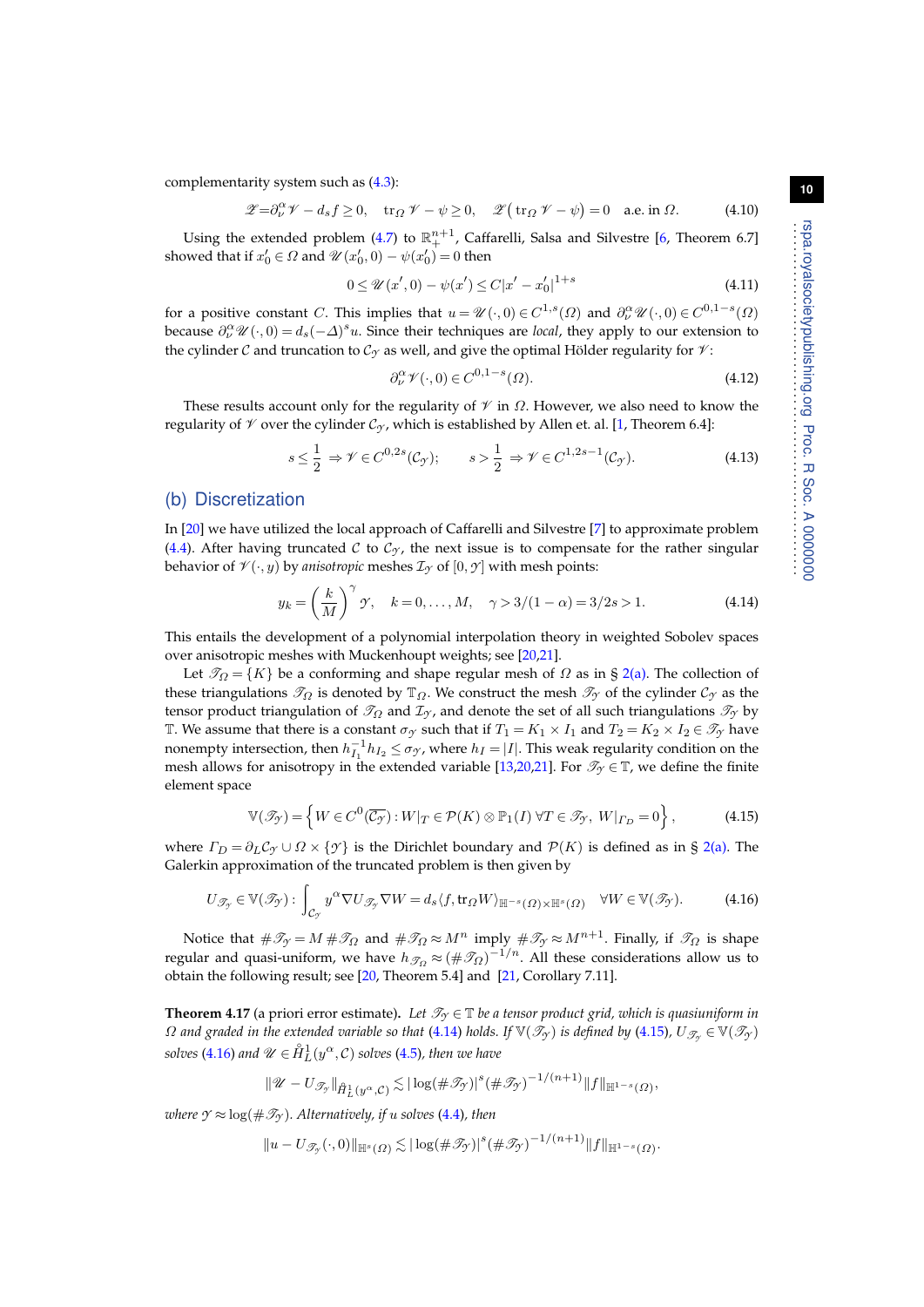The discretization of  $(4.2)$  is then carried out by a Galerkin approximation to  $(4.9)$ , namely

<span id="page-10-3"></span>
$$
V_{\mathscr{T}_{\mathcal{T}}} \in \mathcal{K}_{\mathscr{T}_{\mathcal{T}}} : \int_{\mathcal{C}_{\mathcal{T}}} y^{\alpha} \nabla V_{\mathscr{T}_{\mathcal{T}}} \nabla (V_{\mathscr{T}_{\mathcal{T}}} - W) \leq d_s \langle f, \text{tr}_{\Omega}(V_{\mathscr{T}_{\mathcal{T}}} - W) \rangle_{\mathbb{H}^{-s}(\Omega) \times \mathbb{H}^{s}(\Omega)}, \tag{4.18}
$$

for all  $W\in\mathcal{K}_{\mathscr{T}_{\mathcal{Y}}}$ . The discrete admissible set  $\mathcal{K}_{\mathscr{T}_{\mathcal{Y}}}$  is defined by

$$
\mathcal{K}_{\mathcal{J}_{\mathcal{Y}}} = \{ W \in \mathbb{V}(\mathcal{I}_{\mathcal{Y}}) : \text{tr}_{\Omega} W \ge \text{tr}_{\Omega} \Pi_{\mathcal{I}_{\mathcal{Y}}} \Psi \text{ on } \Omega \},\tag{4.19}
$$

where  $\Psi\in \mathring{H}^1_L(y^\alpha,{\mathcal C}_{{\mathcal T}})$  is the  $\alpha$ -harmonic extension of  $\psi$  and  $\Pi_{{\mathscr T}_{{\mathcal T}}}:L^1({\mathcal C}_{{\mathcal T}})\to \mathbb{V}({\mathscr T}_{{\mathcal T}})$  is the quasiinterpolation operator on the mesh  $\mathcal{T}_{\gamma}$  defined in [\[20](#page-13-14)[,21\]](#page-13-15). This operator is constructed by local averaging, is able to separate the variables  $x' \in \Omega$  and  $y \in (0, \gamma)$ , is stable in  $\mathring{H}_L^1(y^\alpha, \mathcal{C}_{\gamma})$  and  $L^p(\mathcal{C}_{\gamma})$  and exhibits *quasi-local* optimal approximation properties for any  $1 \leq p \leq \infty$ .

## (c) Energy error analysis

We build on the preceding approach to obtain an almost optimal error estimate for the solution of [\(4.2\)](#page-7-0). We start by quantifying the error  $\mathcal{U} - \mathcal{V}$  due to truncation of C.

<span id="page-10-4"></span>**Proposition 4.20** (exponential error estimate). Let  $\mathcal{U} \in \mathcal{K}$  and  $\mathcal{V} \in \mathcal{K}_{\gamma}$  solve problems [\(4.7\)](#page-8-1) and [\(4.9\)](#page-8-2), *respectively. If*  $\gamma \geq 1$ *, then we have* 

$$
\|\nabla(\mathscr{U}-\mathscr{V})\|_{L^2(y^\alpha,\mathcal{C})} \lesssim e^{-\sqrt{\lambda_1}\mathscr{Y}/8} \left( \|\psi\|_{\mathbb{H}^s(\Omega)} + \|f\|_{\mathbb{H}^{-s}(\Omega)} \right).
$$

*Proof.* By definition, we have

$$
\|\nabla (\mathscr{U}-\mathscr{V})\|^2_{L^2(y^\alpha,\mathcal{C})}=\int_{\mathcal{C}}y^\alpha \nabla \mathscr{U}\nabla (\mathscr{U}-\mathscr{V})-\int_{\mathcal{C}}y^\alpha \nabla \mathscr{V}\nabla (\mathscr{U}-\mathscr{V}).
$$

We examine each term separately. For the first term, since  $\mathcal{V} \in \mathcal{K}$ , we set  $w = \mathcal{V}$  in [\(4.7\)](#page-8-1) to get

<span id="page-10-0"></span>
$$
\int_{\mathcal{C}} y^{\alpha} \nabla \mathscr{U} \nabla (\mathscr{U} - \mathscr{V}) \le d_s \langle f, \text{tr}_{\Omega} (\mathscr{U} - \mathscr{V}) \rangle_{\mathbb{H}^{-s}(\Omega) \times \mathbb{H}^{s}(\Omega)}.
$$
\n(4.21)

For the second term we would like to set  $w = \mathcal{U}$  in [\(4.9\)](#page-8-2), but this is not a valid test function because  $\mathscr{U}\notin \mathring{H}^1_L(y^\alpha,\mathcal{C}_\mathcal{Y})$ . Instead, let  $\rho\in W^1_\infty(0,\infty)$  be a smooth cutoff function such that  $\rho\equiv 1$ on  $\left[0, \frac{\gamma}{2}\right]$ ,  $\rho = \frac{2}{\gamma}(\gamma - y)$  on  $\left[\frac{\gamma}{2}, \gamma\right]$  and  $\rho = 0$  on  $[\gamma, \infty)$ ; see [\[20,](#page-13-14) (3.7)]. Then, we write

<span id="page-10-2"></span>
$$
\int_{C} y^{\alpha} \nabla \mathcal{V} \nabla (\mathcal{V} - \mathcal{U}) = \int_{C_{\mathcal{Y}}} y^{\alpha} \nabla \mathcal{V} \nabla (\mathcal{V} - \rho \mathcal{U}) + \int_{C_{\mathcal{Y}}} y^{\alpha} \nabla \mathcal{V} \nabla ((\rho - 1) \mathcal{U}).
$$
 (4.22)

Set  $w = \rho \mathscr{U} \in \mathcal{K}_{\mathcal{T}}$  in [\(4.9\)](#page-8-2) to obtain

<span id="page-10-1"></span>
$$
\int_{\mathcal{C}_{\mathcal{I}}} y^{\alpha} \nabla \mathcal{V} \nabla (\mathcal{V} - \rho \mathcal{U}) \leq d_s \langle f, \text{tr}_{\Omega} (\mathcal{V} - \mathcal{U}) \rangle_{\mathbb{H}^{-s}(\Omega) \times \mathbb{H}^s(\Omega)}.
$$
\n(4.23)

In light of [\(4.21\)](#page-10-0)–[\(4.23\)](#page-10-1), we see that the result will follow if we bound the last term in [\(4.22\)](#page-10-2). For that we use Lemma [4.8](#page-8-4) and the arguments of [\[20,](#page-13-14) Lemma 3.3] to obtain

$$
\int_{\mathcal{C}_{\mathcal{I}}} y^{\alpha} \nabla \mathscr{V} \nabla \left( (\rho - 1) \mathscr{U} \right) \lesssim e^{-\sqrt{\lambda_1} \mathscr{I}/4} (\|\psi\|_{\mathbb{H}^s(\Omega)} + \|f\|_{\mathbb{H}^{-s}(\Omega)}) \|\nabla \mathscr{V}\|_{L^2(y^{\alpha}, \mathcal{C}_{\mathcal{I}})},
$$

which readily yields the asserted estimate.

We now present an almost optimal a priori error estimate which relies on [\[5\]](#page-12-0) and Theorem [2.11.](#page-2-5)

**11**

 $\Box$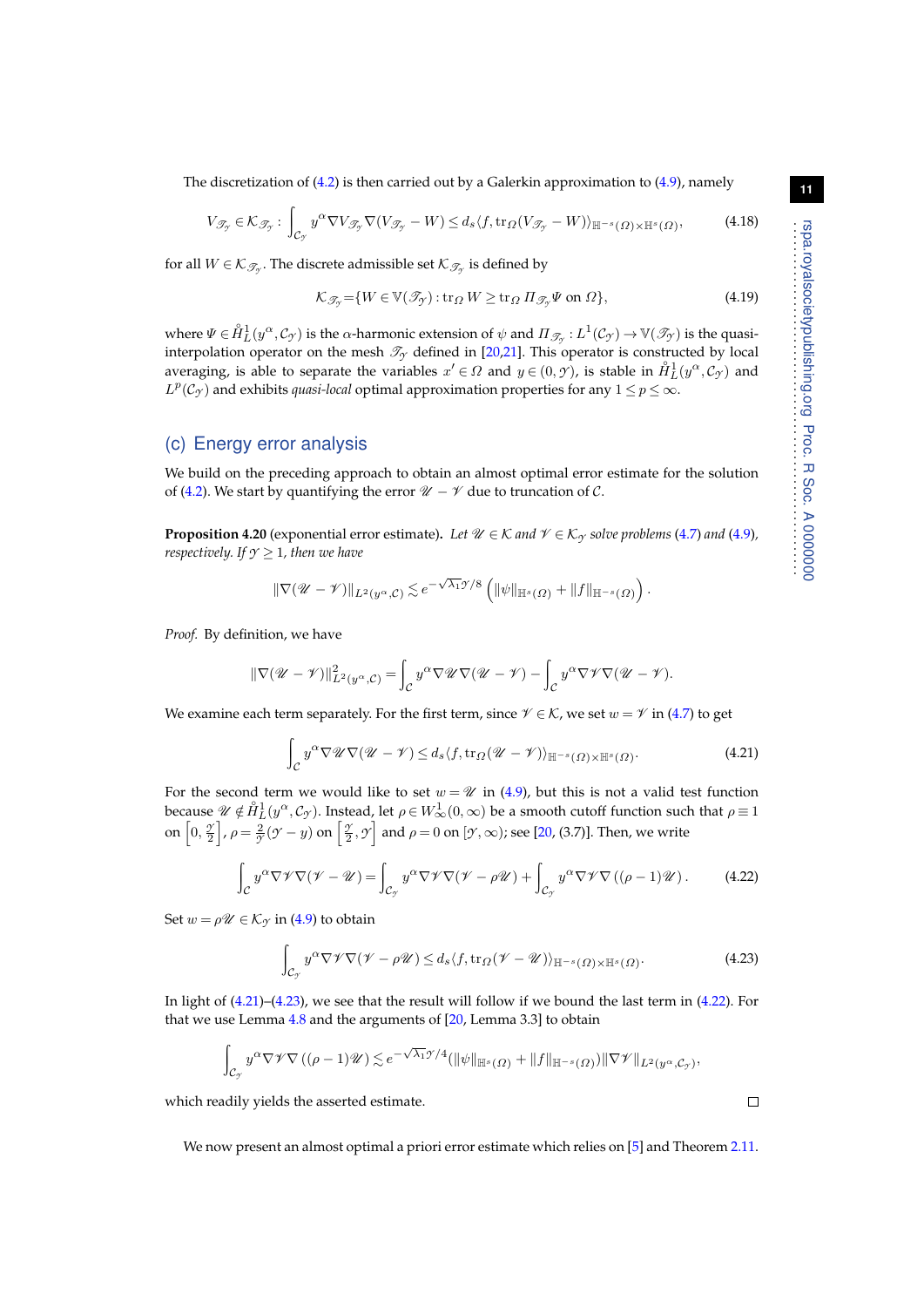**Theorem 4.24** (almost optimal error estimate). Let  $\mathcal{T}_Y \in \mathbb{T}$  be the tensor product grid described in *Theorem*  $4.17$ *. If*  $\mathscr{U} \in \mathcal{K}$  *and*  $V_{\mathscr{T}_{\mathscr{Y}}} \in \mathcal{K}_{\mathscr{T}_{\mathscr{Y}}}$  *solve (* $4.7$ *) and (* $4.18$ *), respectively, we have* 

<span id="page-11-4"></span>
$$
\|\mathscr{U} - V_{\mathscr{T}_{\mathscr{I}}}\|_{\hat{H}^1_L(y^\alpha, \mathcal{C})} \le C |\log(\#\mathscr{T}_{\mathscr{I}})|^s (\#\mathscr{T}_{\mathscr{I}})^{-1/(n+1)},\tag{4.25}
$$

*Alternatively, if* u *solves* [\(4.2\)](#page-7-0)*, then*

<span id="page-11-5"></span>
$$
||u - V_{\mathcal{T}_{\mathcal{I}}}(\cdot, 0)||_{\mathbb{H}^{s}(\Omega)} \le C |\log(\#\mathcal{T}_{\mathcal{I}})|^{s} (\#\mathcal{T}_{\mathcal{I}})^{-1/(n+1)}.
$$
\n(4.26)

*where, in both inequalities, C depends on the Hölder moduli of smoothness of*  $\mathcal V$  *given by* [\(4.12\)](#page-9-4) *and* [\(4.13\)](#page-9-5)*,*  $||f||_{\mathbb{H}^{-s}(\Omega)}$  and  $||\psi||_{\mathbb{H}^{s}(\Omega)}$ .

*Proof.* We first compare the solution  $\mathscr V$  of the truncated problem and the discrete solution  $V_{\mathscr T_\mathscr{Y}}$ . To do so, we proceed as in Theorem [2.11.](#page-2-5) We just need to examine

$$
\int_{\mathcal{C}_{\mathcal{I}}} y^{\alpha} \nabla (\mathscr{V} - V_{\mathscr{T}_{\mathcal{I}}}) \nabla (\Pi_{\mathscr{T}_{\mathcal{I}}} \mathscr{V} - V_{\mathscr{T}_{\mathcal{I}}}) \leq - \int_{\mathcal{C}_{\mathcal{I}}} \operatorname{div} (y^{\alpha} \nabla \mathscr{V}) (\Pi_{\mathscr{T}_{\mathcal{I}}} \mathscr{V} - V_{\mathscr{T}_{\mathcal{I}}}) \n+ \int_{\Omega \times \{0\}} \left( \partial_{\nu}^{\alpha} \mathscr{V} - d_{s} f \right) \operatorname{tr}_{\Omega} (\Pi_{\mathscr{T}_{\mathcal{I}}} \mathscr{V} - V_{\mathscr{T}_{\mathcal{I}}}) = \int_{\Omega \times \{0\}} \mathscr{Z} \operatorname{tr}_{\Omega} (\Pi_{\mathscr{T}_{\mathcal{I}}} \mathscr{V} - V_{\mathscr{T}_{\mathcal{I}}}),
$$

because  $\mathrm{div}(y^\alpha \nabla \mathscr{V})=0$  in  $\mathcal{C}_{\mathscr{Y}}$  and  $\mathscr{Z}$  is defined in [\(4.10\)](#page-9-6). We can rewrite the preceding term as

<span id="page-11-0"></span>
$$
\int_{\Omega \times \{0\}} \mathcal{Z} \operatorname{tr}_{\Omega} (\Pi_{\mathcal{I}_{\mathcal{I}}} \mathcal{V} - V_{\mathcal{I}_{\mathcal{I}}}) = \int_{\Omega \times \{0\}} \mathcal{Z} \operatorname{tr}_{\Omega} (\mathcal{V} - \Psi) + \int_{\Omega \times \{0\}} \mathcal{Z} \operatorname{tr}_{\Omega} (\Pi_{\mathcal{I}_{\mathcal{I}}} \Psi - V_{\mathcal{I}_{\mathcal{I}}})
$$
\n
$$
+ \int_{\Omega \times \{0\}} \mathcal{Z} \left( \operatorname{tr}_{\Omega} \Pi_{\mathcal{I}_{\mathcal{I}}} (\mathcal{V} - \Psi) - \operatorname{tr}_{\Omega} (\mathcal{V} - \Psi) \right). \tag{4.27}
$$

Using [\(4.10\)](#page-9-6), together with  $\text{tr}_\Omega \Psi = \psi$  and  $\text{tr}_\Omega (V_{\mathscr{T}_{\mathscr{T}}} - \Pi_{\mathscr{T}_{\mathscr{T}}} \Psi) \geq 0$ , we infer the estimates  $\int_{\Omega\times\{0\}}\mathscr{Z}\operatorname{tr}_{\Omega}(\mathscr{V}-\Psi)=0$  and  $\int_{\Omega\times\{0\}}\mathscr{Z}\operatorname{tr}_{\Omega}( \Pi_{\mathscr{T}_{\mathscr{V}}}\Psi-V_{\mathscr{T}_{\mathscr{V}}})\leq 0.$  We now express the last term on the right hand side of  $(4.27)$  as follows:

$$
\mathcal{I} = \sum_{K \in \mathcal{F}_{\Omega}} \int_{K} \mathscr{Z} \left( \operatorname{tr}_{\Omega} \Pi_{\mathcal{F}_{\mathcal{Y}}} (\mathscr{V} - \Psi) - \operatorname{tr}_{\Omega} (\mathscr{V} - \Psi) \right) = \sum_{K \in \mathcal{F}_{\Omega}} \mathcal{I}(K).
$$

We next examine separately the cells  $K \in \mathcal{T}_{\Omega}$  according to the value of  $\mathcal{V} - \psi$  in  $S_K$ , a discrete neighborghood of K. The issue at stake is that the interpolation operator  $\Pi_{\mathscr{T}_{\mathscr{T}}}$  hinges on local averages over a discrete neighborghood  $S_T$  of  $T = K \times I$ . This leads to the following three cases.

Case 1:  $\mathcal{V} - \psi > 0$  in  $S_K$ . In this situation,  $\mathcal{Z} \equiv 0$  in  $S_K$  and thus  $\mathcal{I}(K)$  vanishes.

Case 2:  $\mathscr{V}-\psi\equiv0$  in  $S_K.$  The fact that  $\Pi_{\mathscr{T}_{\mathscr{Y}}}$  is max-norm stable locally yields

<span id="page-11-1"></span>
$$
\|\operatorname{tr}_{\Omega} \Pi_{\mathcal{I}_{\mathcal{I}}}(\mathcal{V} - \Psi)\|_{L^{\infty}(K)} \lesssim \|\mathcal{V} - \Psi\|_{L^{\infty}(S_T)} \lesssim h_I^{2s}.
$$
\n(4.28)

The case  $s \leq \frac{1}{2}$  follows immediately from [\(4.13\)](#page-9-5). For  $s > \frac{1}{2}$ , we use that  $\mathscr{E} = \mathscr{V} - \Psi$  solves an  $\alpha$ harmonic extension problem and then its conormal derivative  $\partial_\nu^\alpha \mathscr{E} = -\lim_{y\to 0} y^{1-2s} \partial_y \mathscr{E}$  is well defined. We realize that  $\partial_y \mathscr{E}|_{y=0}$  vanishes in  $\Omega$  because  $s > \frac{1}{2}$ , which together with [\(4.13\)](#page-9-5) allows us to derive [\(4.28\)](#page-11-1). This, combined with [\(4.12\)](#page-9-4), implies the following bound

$$
\mathcal{I}(K) \le ||\mathscr{Z}||_{L^{\infty}(K)} || \operatorname{tr}_{\Omega} \Pi_{\mathscr{T}_{\mathcal{I}}}(\mathscr{V} - \Psi)||_{L^{\infty}(K)} |K| \lesssim |K| h_I^{2s}.
$$

Since  $h_I\approx(\#\mathscr{T}_{\mathscr{T}})^{-\gamma/(n+1)}$  and  $\gamma>3/2s$ , we thus conclude  $\mathcal{I}(K)\lesssim |K|(\#\mathscr{T}_{\mathscr{T}})^{-2/(n+1)}.$ 

Case 3:  $\operatorname{tr}_\Omega \mathcal{V} - \psi$  is not identically zero nor strictly positive in  $S_K$ . In view of [\(4.11\)](#page-9-7), we have

<span id="page-11-2"></span>
$$
0 \leq (\operatorname{tr}_{\Omega} \mathscr{V} - \psi)(x') \lesssim h_{\mathscr{T}_{\Omega}}^{1+s} \approx (\#\mathscr{T}_{\mathscr{T}})^{-(1+s)/(n+1)} \quad \forall x' \in S_K. \tag{4.29}
$$

On the other hand, using [\(4.12\)](#page-9-4) we deduce  $\mathscr{Z}=\partial_{\nu}^{\alpha}\mathscr{V}-d_{s}f\in C^{1-s}(\bar{\varOmega})$  and

<span id="page-11-3"></span>
$$
0 \le \mathcal{Z}(x') \lesssim (\#\mathcal{I}_\mathcal{Y})^{-(1-s)/(n+1)} \quad \forall x' \in S_K. \tag{4.30}
$$

Consequently,  $\int_K \mathscr{Z} \text{tr}_\Omega(\mathscr{V} - \Psi) \lesssim |K| (\# \mathscr{T}_{\mathscr{Y}})^{-2/(n+1)}$ . The fact that there is a point  $x'_0 \in S_K$ where  $(\text{tr}_\Omega \mathcal{V} - \psi)(x'_0) = 0$ , and an argument similar to the one that led us to [\(4.28\)](#page-11-1) on the basis . . . . . . . . . . . . . . . . . . . . . . . . . . . . . . . . . . . . . . . . . . . . . . . . . . . . . . . . . . rspa.royalsocietypublishing.org Proc. R Soc. A 0000000

rspa.royalsocietypublishing.org Proc. R Soc. A 0000000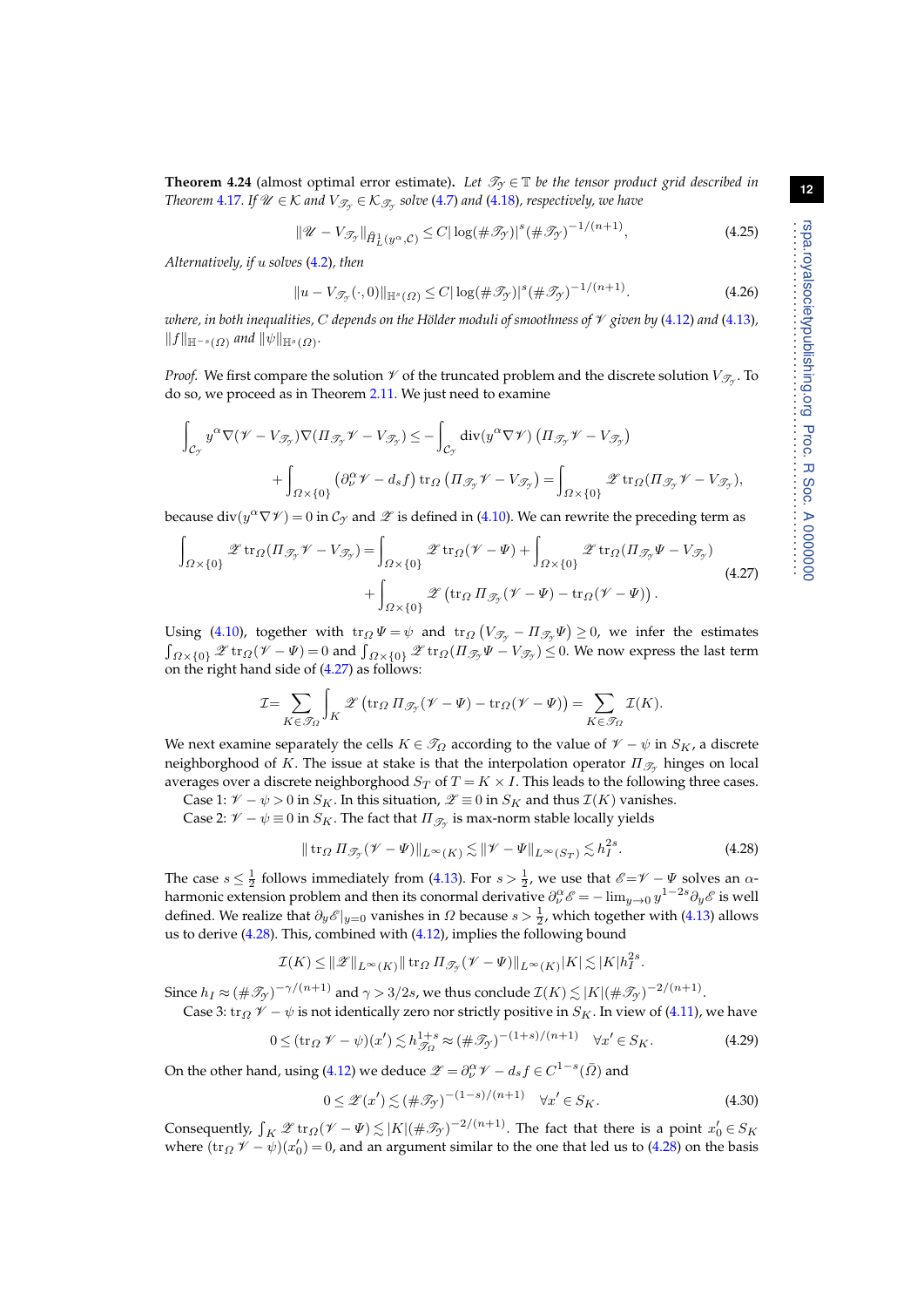of  $(4.13)$ , in conjunction with  $(4.29)$  and  $(4.30)$ , yield

$$
\|\operatorname{tr}_\varOmega \varPi_{\mathscr{T}_{\mathcal{T}}}(\mathscr{V} - \varPsi)\|_{L^\infty(K)} \lesssim \|\mathscr{V} - \varPsi\|_{L^\infty(S_T)} \lesssim \max\big\{h_{\mathscr{T}_\varOmega}^{1+s}, h_I^{2s}\big\} \lesssim h_{\mathscr{T}_\varOmega}^{1+s}
$$

and  $\int_K \mathscr{Z}$  tr $_{\varOmega} \Pi_{\mathscr{T}_{\mathscr{Y}}}(\mathscr{V}-\Psi) \lesssim |K| (\#\mathscr{T}_{\mathscr{Y}})^{-2/(n+1)}$ . Hence  $\mathcal{I}(K) \lesssim |K| (\#\mathscr{T}_{\mathscr{Y}})^{-2/(n+1)}$ .

Collecting the estimates for the three cases, we thus conclude

$$
\|\mathscr{V} - V_{\mathscr{T}_{\mathscr{I}}}\|_{\hat{H}^1_L(y^{\alpha}, \mathcal{C}_{\mathscr{I}})} \lesssim \mathscr{I}^s(\#\mathscr{T}_{\mathscr{I}})^{-1/(n+1)},
$$

where *Y* accounts for the interpolation estimate of  $\|\mathcal{V} - \Pi_{\mathcal{I}_{\mathcal{Y}}} \mathcal{V}\|_{\hat{H}^1_L(y^\alpha, \mathcal{C}_{\mathcal{Y}})}$  based on the mesh grading [\(4.14\)](#page-9-0) [\[20\]](#page-13-14). The estimate [\(4.25\)](#page-11-4) follows from Proposition [4.20](#page-10-4) and a suitable choice of the parameter  $\gamma$  in terms of  $\#\mathcal{I}_\gamma$ ; see [\[20,](#page-13-14) Remark 5.5]. Finally, [\(4.6\)](#page-8-5) and [\(4.25\)](#page-11-4) lead to [\(4.26\)](#page-11-5).  $\Box$ 

# 5. Conclusions and open problems

Several topics of interest were only mentioned in passing or not at all. Among them mixed methods, monotone multigrid methods and a posteriori error estimation come to mind. Other discretization techniques such as nonconforming finite elements, virtual elements, or mimetic finite differences have not been described. Let us also list some open problems of interest. The convergence properties of multigrid methods in higher dimensions is still not well understood. The lack of duality techniques makes obtaining error estimates in  $L^2(\varOmega)$  for the classical obstacle problem rather difficult. Pointwise error estimates for the thin and fractional obstacle problems are rather technical but appear to be an interesting open issue. Other obstacle-type problems, such as time dependent problems and high-order equations, might require techniques other than those presented here and were not discussed.

# Acknowledgments

RHN and EO have been supported in part by NSF grants DMS-1109325 and DMS-1411808. AJS has been supported in part by NSF grant DMS-1418784.

# **References**

- <span id="page-12-6"></span>1. M. Allen, E. Lindgren, and A. Petrosyan. The two-phase fractional obstacle problem. arXiv:1212.1492, 2014.
- <span id="page-12-3"></span>2. I. Athanasopoulos and L.A. Caffarelli. Optimal regularity of lower dimensional obstacle problems. *Zap. Nauchn. Sem. S.-Peterburg. Otdel. Mat. Inst. Steklov.*, 310(35):49–66, 2004.
- <span id="page-12-1"></span>3. C. Baiocchi. Estimations d'erreur dans  $L^{\infty}$  pour les inéquations à obstacle. In *Mathematical aspects of finite element methods*, Lect. Notes in Math., pages 27–34. Springer, 1977.
- <span id="page-12-2"></span>4. F. Brezzi and L.A. Caffarelli. Convergence of the discrete free boundaries for finite element approximations. *RAIRO Anal. Numér.*, 17(4):385–395, 1983.
- <span id="page-12-0"></span>5. F. Brezzi, W.W. Hager, and P.-A. Raviart. Error estimates for the finite element solution of variational inequalities. *Numer. Math.*, 28(4):431–443, 1977.
- <span id="page-12-4"></span>6. L. Caffarelli, S. Salsa, and L. Silvestre. Regularity estimates for the solution and the free boundary of the obstacle problem for the fractional Laplacian. *Invent. Math.*, 171(2):425–461, 2008.
- <span id="page-12-5"></span>7. L. Caffarelli and L. Silvestre. An extension problem related to the fractional Laplacian. *Comm. Part. Diff. Eqs.*, 32(7-9):1245–1260, 2007.